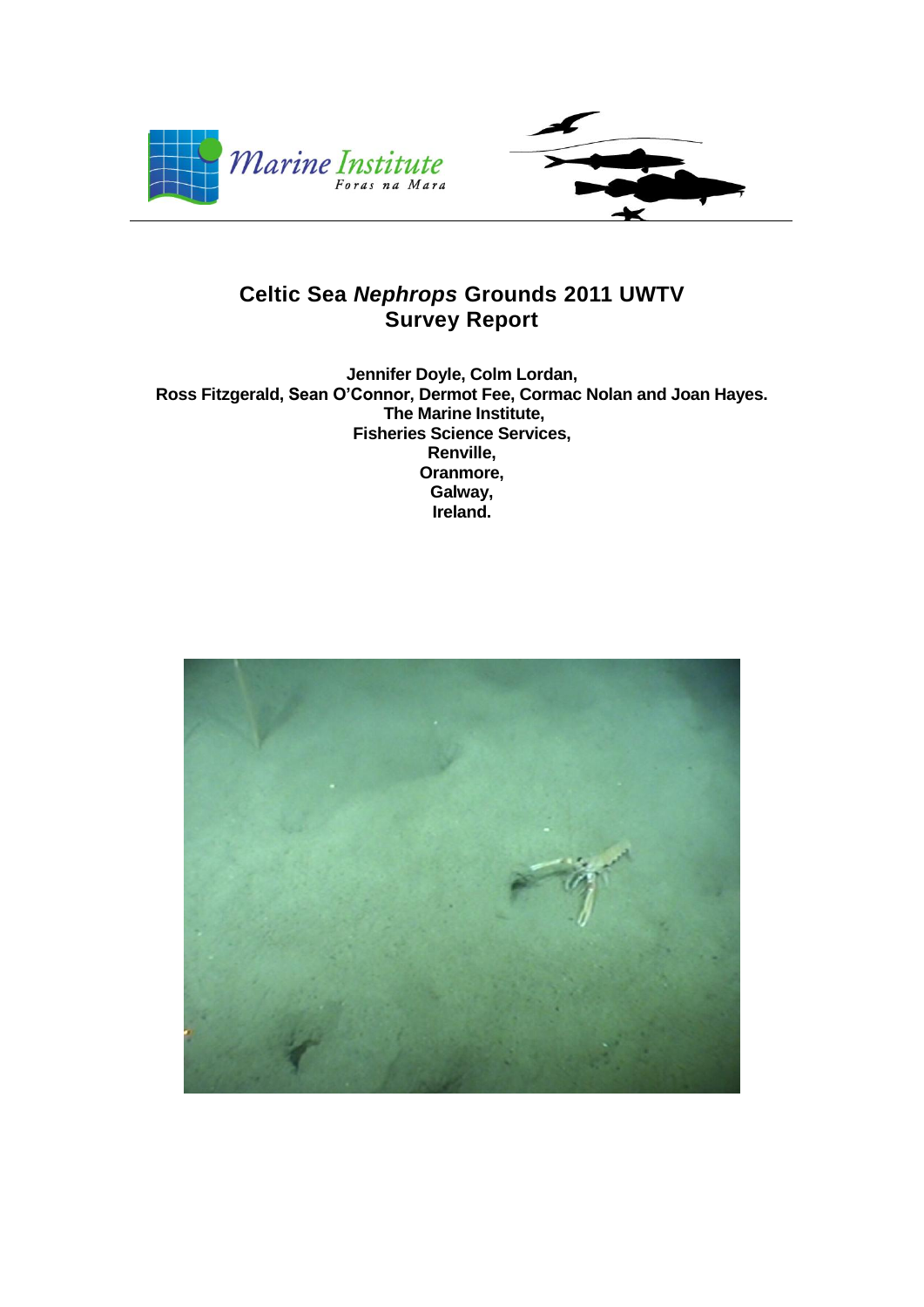## **Introduction**

The prawn (*Nephrops norvegicus*) are common in the Celtic Sea occurring in geographically distinct sandy/muddy areas were the sediment is suitable for them to construct their burrows (Figure 1). The Celtic Sea area (Functional Units 19-22) supports a large multi-national targeted *Nephrops* fishery mainly using otter trawls and yielding landings in the region of  $\sim 6,000$  t annually over the last decade (ICES, 2011). *Nephrops* spend a great deal of time in their burrows and their emergence behaviour is influenced many factors; time of year, light intensity and tidal strength. Underwater television surveys and assessment methodologies have been developed to provide a fishery independent estimate of stock size, exploitation status and catch advice (ICES, 2009 & 2011).

This is the sixth in a time series of UWTV surveys in the Celtic Sea carried out by the Marine Institute, Ireland. The 2011 survey was multi disciplinary in nature; the specific objectives are listed below:

- 1. To complete randomised fixed survey grid of ~100 UWTV with 3 nautical mile (Nmi) spacing stations on the "Smalls" *Nephrops* ground (FU22).
- 2. To carry out ~20 UWTV indicator stations in the wider Celtic Sea if time allows.
- 3. To obtain 2011 quality assured estimates of *Nephrops* burrow distribution and abundance on the "Smalls" *Nephrops* ground (FU22). These will be compared with those collected previously.
- 4. To collect ancillary information from the UWTV footage collected at each station such as the occurrence of sea-pens, other macro benthos and fish species and trawl marks on the sea bed.
- 5. To collect oceanographic data using a sledge mounted CTD.
- 6. To collect sediment samples.
- 7. To sample *Nephrops* and macro benthos using a 4 m beam trawl deployed at  $\approx 10$  stations.

This report details the final UWTV results of the 2011 survey and also documents other data collected during the survey.

### **Material and methods**

The survey design for the main area the Smalls *Nephrops* ground FU22 is a randomised fixed grid where a point is picked at random and stations are carried out 3 nautical miles north-south and east-west. The initial ground perimeter has been established using a combination of integrated logbook VMS data (using the methods described in Gerritsen and Lordan, 2011), BGS sediment maps and previously collected UWTV data. An adaptive approach is taken whereby stations are continued past the known perimeter of the ground until the burrow densities are close to zero. Indicator stations in the Labadie Bank, Nymphe Bank and Seven Heads were randomly picked based on integrated logbook VMS data.

The 2011 Celtic Sea survey took place on RV Celtic Voyager between  $1<sup>st</sup>$  to  $10<sup>th</sup>$  July. Survey timing was generally standardised to July each year. In 2006, 18 indicator stations and the Smalls Grounds stations were covered (Figure 1). In 2007 to 2011, poor weather and technical problems did not allow the indicator stations to be surveyed. The protocols used were those reviewed by WKNEPHTV 2007 (ICES, 2007).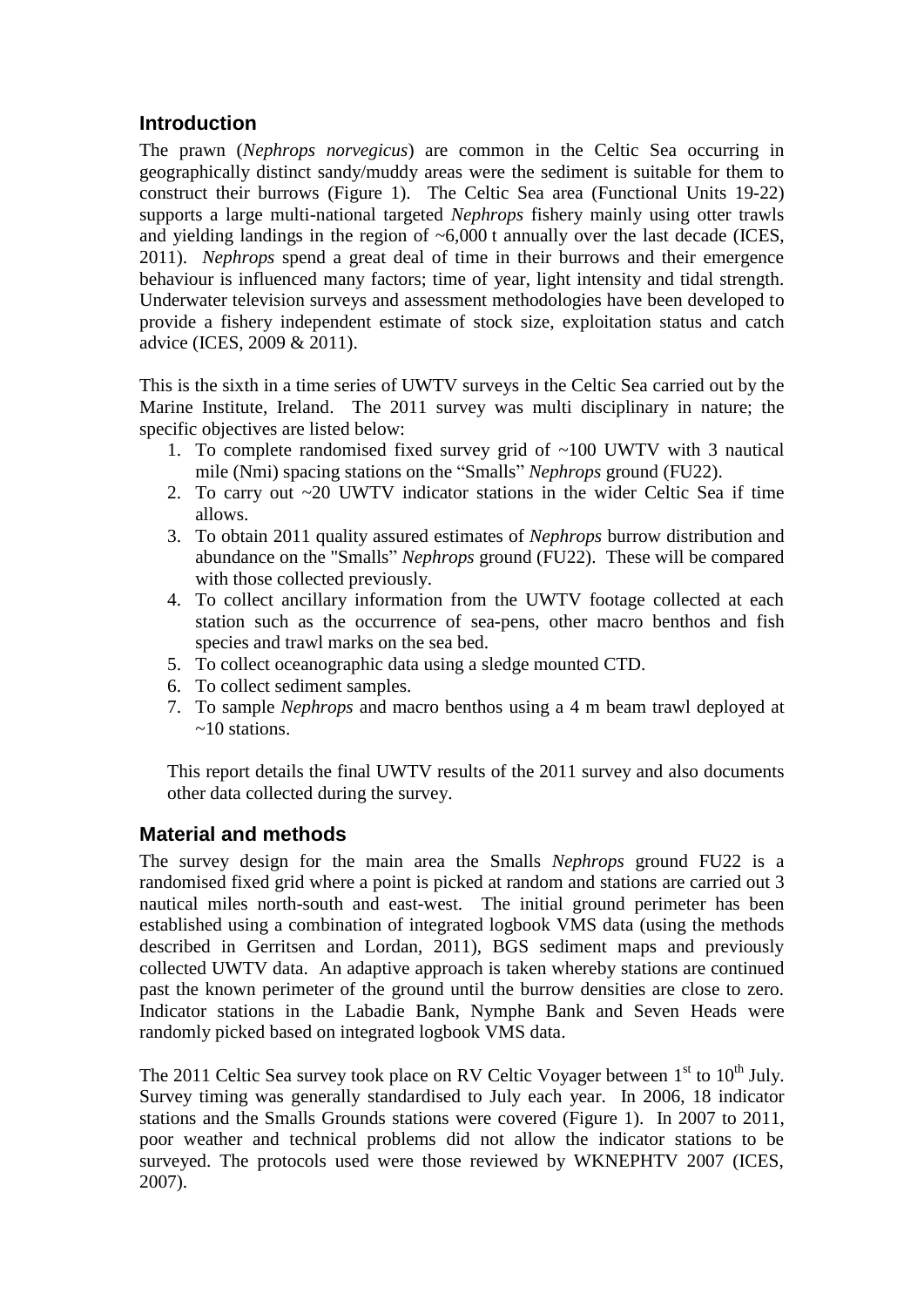At each station the UWTV sledge was deployed and once stable on the seabed a 10 minute tow was recorded onto DVD. Vessel position (DGPS) and position of sledge (using a USBL transponder) were recorded every 1 to 2 seconds. The navigational data was quality controlled using an "r" script developed by the Marine Institute (ICES, 2009b). In addition CTD profile was logged for the duration of each tow using a Seabird SBE 9. This data will be processed later. Small geo-referenced sediment samples were taken where time allowed and frozen for later particle size analysis. All sediment samples were taken using the MI Shipex Grab and sediment was taken from the surface to around 10 cm depth.

Four beam trawl tows were conducted randomly across the Smalls ground once TV operations were successfully achieved. All *Nephrops* caught were sorted by sex and maturity category, weighed and measured using the NEMESYS electronic measuring system. The fish catch was sampled by weight (kgs) only and the benthic catch by weight (g) and number. The UWTV station positions, grab sample locations and tracks for the four beam trawl tows are shown in Figure 2.

In line with SGNEPS recommendations all scientists were trained/re-familiarised using training material and validated using reference footage prior to recounting at sea (ICES, 2009). Figure 3 shows individual's counting performance in 2011 against the reference counts as measured by Linn's concordance correlation coefficient (CCC). A threshold of 0.5 was used to identify counters who needed further training. Once this process had been undertaken, all recounts were conducted by two trained "burrow identifying" scientists independent of each other on board the research vessel during the survey. During this review process the visibility, ground type and speed of the sledge during one-minute intervals were subjectively classified using a classification key. In addition the numbers of *Nephrops* burrows complexes (multiple burrows in close proximity which appear to be part of a single complex which are only counted once), *Nephrops* activity in and out of burrows were counted by each scientist for each one-minute interval was recorded. Following the recommendation of SGNEPS the time for verified recounts was 7 minutes (ICES, 2009b).

Notes were also recorded each minute on the occurrence of trawl marks, fish species and other species. Numbers of sea-pen species were also recorded due to OSPAR Special Request (ICES 2011). Finally, if there was any time during the one-minute where counting was not possible, due to sediment clouds or other reasons, this was also estimated so that the time window could be removed from the distance over ground calculations. The "r" quality control tool allowed for individual station data to be analysed in terms of data quality for navigation, overall tow factors such as speed and visual clarity and consistency in counts (Figure 4). Consistency and bias between individual counters was examined using Figure 5. There were no obvious problems.

The recount data were screened for one minute intervals with any unusually large deviation between recounts. Means of the burrow and *Nephrops* recounts were standardised by dividing by the survey area observed. Either the USBL or estimated sledge lay-back were used to calculate distance over ground of the sledge. The field of view of the camera at the bottom of the screen was estimated at 75cm assuming that the sledge was flat on the seabed (i.e. no sinking). This field of view was confirmed for the majority of tows using lasers during the 2011 survey. Occasionally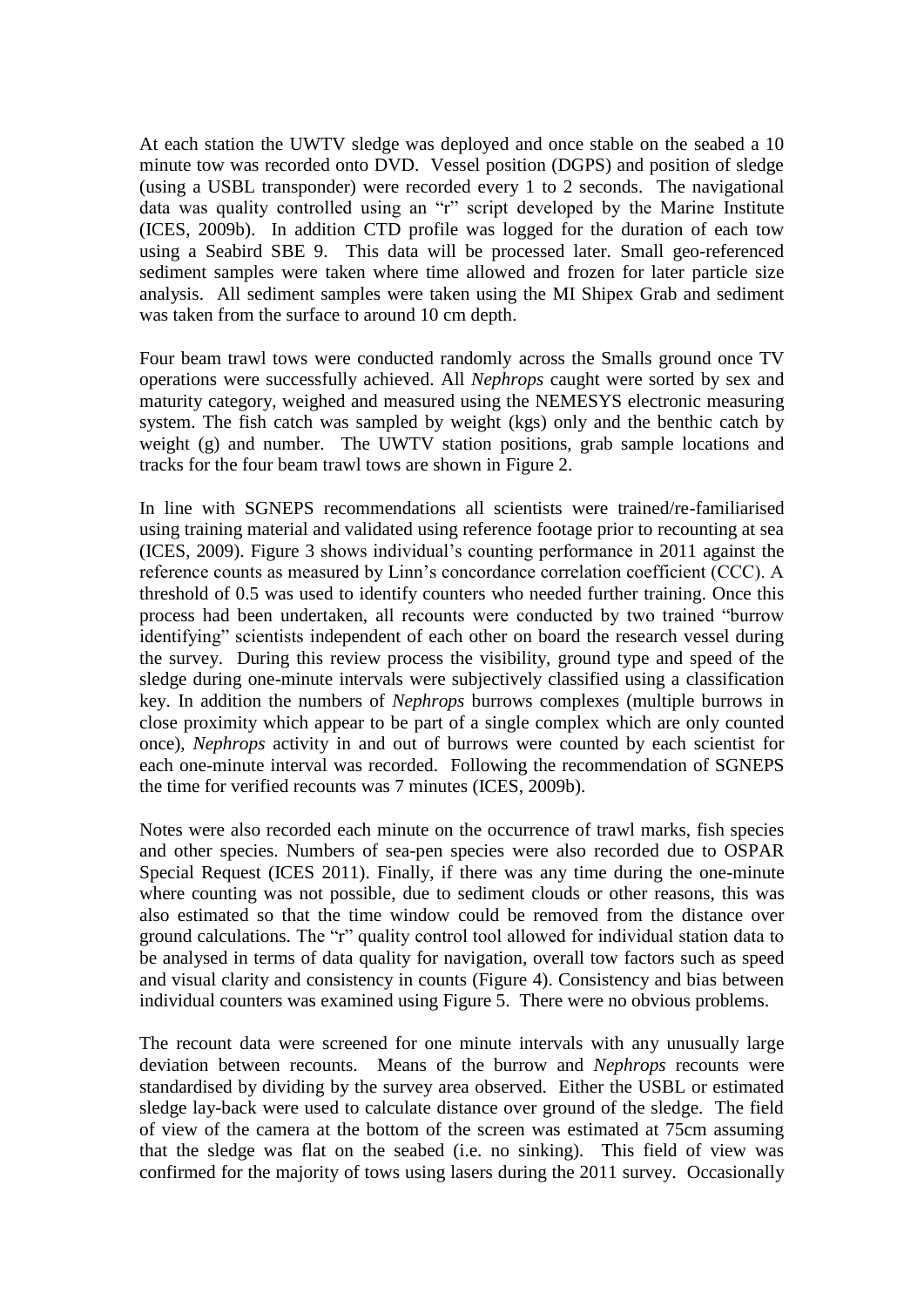the lasers were not visible at the bottom of the screen due to sinking in very soft mud (the impact of this is a minor under estimate of densities at stations where this occurred). Figure 6 and Figure 7 shows the variability in density between minutes and operators (counters) for each station. These show that the burrow estimates are fairly consistent between minutes and counters.

To account for the spatial co-variance and other spatial structuring a geo-statistical analysis of the mean and variance was carried out using SURFER Version 8.02 for stations within the main fishing area the Smalls Grounds. The spatial structure of the density data was studied through variograms. Initially the mid-points of each UWTV transect were converted to UTMs. In addition to the survey stations various boundary positions were included in the analysis. The assumption at these boundary positions was that the *Nephrops* abundance was zero. These stations were outside the known distribution of *Nephrops* or suitable sediment and were approximately equidistant to the spacing within the main grid each year. An unweighted and unsmoothed omnidirectional variogram was constructed with a lag width of approximately 1416.666667 and maximum lag distance of between 24-25 km. A model variogram  $v(h)$ , was produced with a linear component (Equation 8). Model fitting was via the SURFER algorithm using the variogram estimation option. Various other experimental variograms and model setting were examined before the final model choice was made.

*Equation 8:* Linear Variogram Model

 $(h) = Co + S \cdot h$ 

Where *Co* is the unknown nugget effect and *S* is the unknown slope.

The resulting annual variograms were used to create krigged grid files and the resulting cross-validation data were plotted. If the results looked reasonable then surface plots of the grids were made using a standardised scale. The final part of the process was to limit the calculation to the known extent of the ground using a boundary blanking file. The resulting blanked grid was used to estimate the mean, variance, standard deviation, coefficient of variation, domain area and total burrow abundance estimate.

Although SURFER was used to estimate the burrow abundance this does not provide the krigged estimation variance or CV. This was carried out using the EVA: Estimation VAriance software (Petitgas and Lafont, 1997). The EVA burrow abundance estimates were all extremely close to the Surfer estimate (+- 100 million burrows) with the exception of 2009 when the spatial coverage was poor.

### **Results**

A histogram of the observed burrow densities for 2006 to 2011 on the Smalls *Nephrops* Grounds is presented in Figure 8. Boundary stations have been excluded where they occur outside a polygon based on the VMS activity of the *Nephrops* targeting fleet. This shows some inter-annual variation in modal burrow densities. In most years two modes are apparent at relatively high density  $(\sim 0.9 - 1.0/m^2)$  and at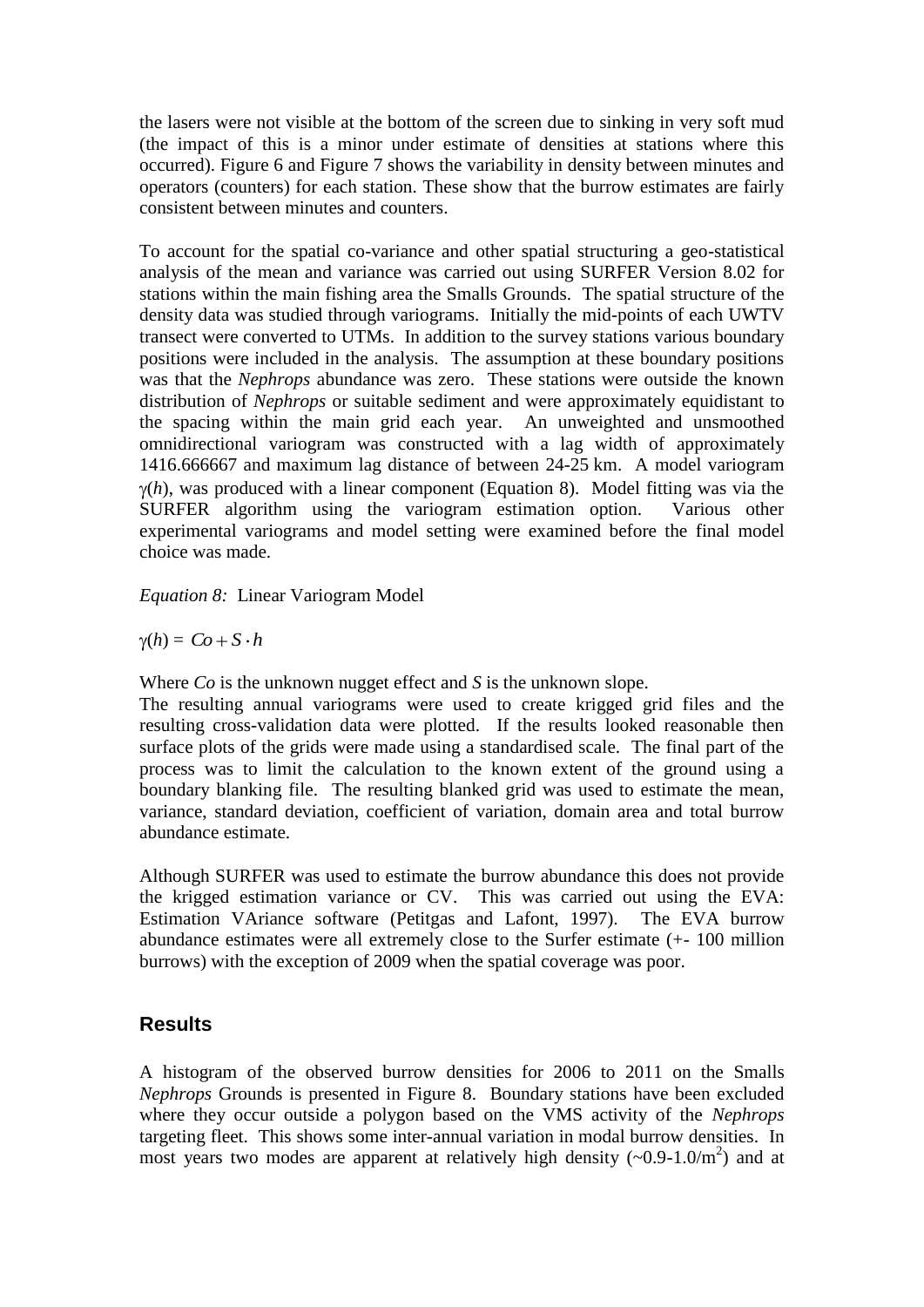moderate density  $(0.3{\text -}0.5/m^2)$ . The 2011 survey results also show this pattern and there are no observations of burrow density above  $1.5/m^2$ .

The geo-statistical structural analysis is shown in the form of variograms in Figure 9. There is a weak evidence of a sill at around 25km in 2007 and 2008. A comparison of the observed and expected density estimates – cross validation plots for each year is given in Figure 10. There is good concordance between the observation and model estimates though there may be some underestimation

The blanked krigged contour plot and posted point density data are shown in Figure 11. The krigged contours correspond well to the observed data. The results indicate that in 2006 high densities were apparent throughout the central part of the Smalls ground. Densities subsequently decreased in 2007 with an increase in 2011. In general the densities are higher towards the south and central area of the ground.

The summary statistics from this geo-statistical analysis are given in Table 1 and Figure 12. The 2011 estimate of 1632 million burrows is above average but 16% below the maximum of the series observed in 2006. The estimation variance of the survey as calculated by EVA is relatively low (CVs in the order  $\langle 6\% \rangle$ ). The summary statistics for the indicator stations are given in Table 2.

Figure 13 shows the standardised length frequency distributions of *Nephrops* caught using a beam trawl on the Smalls ground during the 2006 to 2011 surveys. The results indicate large numbers of recruits in both sexes with modal length around 17mm CL in 2006 which did not occur since then. Figure 14 depicts a modelled (binomial GM) maturity ogive for female *Nephrops* where 50% of the females are mature at 23 CL mm. Figure 15 is a summary of the length frequency by tow. There is both variability in the sample size and structure between tows. Carapace lengths ranged from 10 mm to 53 mm for one large male.

Table 3 summarises the fish catches where *Trisopterus esmarki* (commonly known as Norway pout) was recorded in all beam tows with the highest catch of 10.336 kgs recorded in tow 4. A summary of the benthic components by tow in presented in Table 4, where *Nucula nucleus* (nut clam) was the most abundant and recorded in all tows. It is also important to note that the mud burrowing shrimp *Calocaris macandrae* was also recorded. The burrow of this species can cause confusion in identification in areas of very soft mud and high densities of *Nephrops* burrows such as the western Irish Sea *Nephrops* ground, but this species is not deemed to be problematic in the Smalls ground. *Goneplax rhomboids,* a burrowing crab species, was also recorded in three tows.

Sea-pen distribution across the Smalls *Nephrops* grounds is mapped in Figure 16. All sea-pens were identified from the video footage as *Virgularia mirabilis*. Trawl marks were noted at 37% of the stations surveyed with trawl marks present for the entire transect for 7% of stations.

### **Discussion**

Data for assessment of *Nephrops* in this area has been rather sparse in the past. This survey was initiated by Ireland in 2006 to address these data deficiencies and improve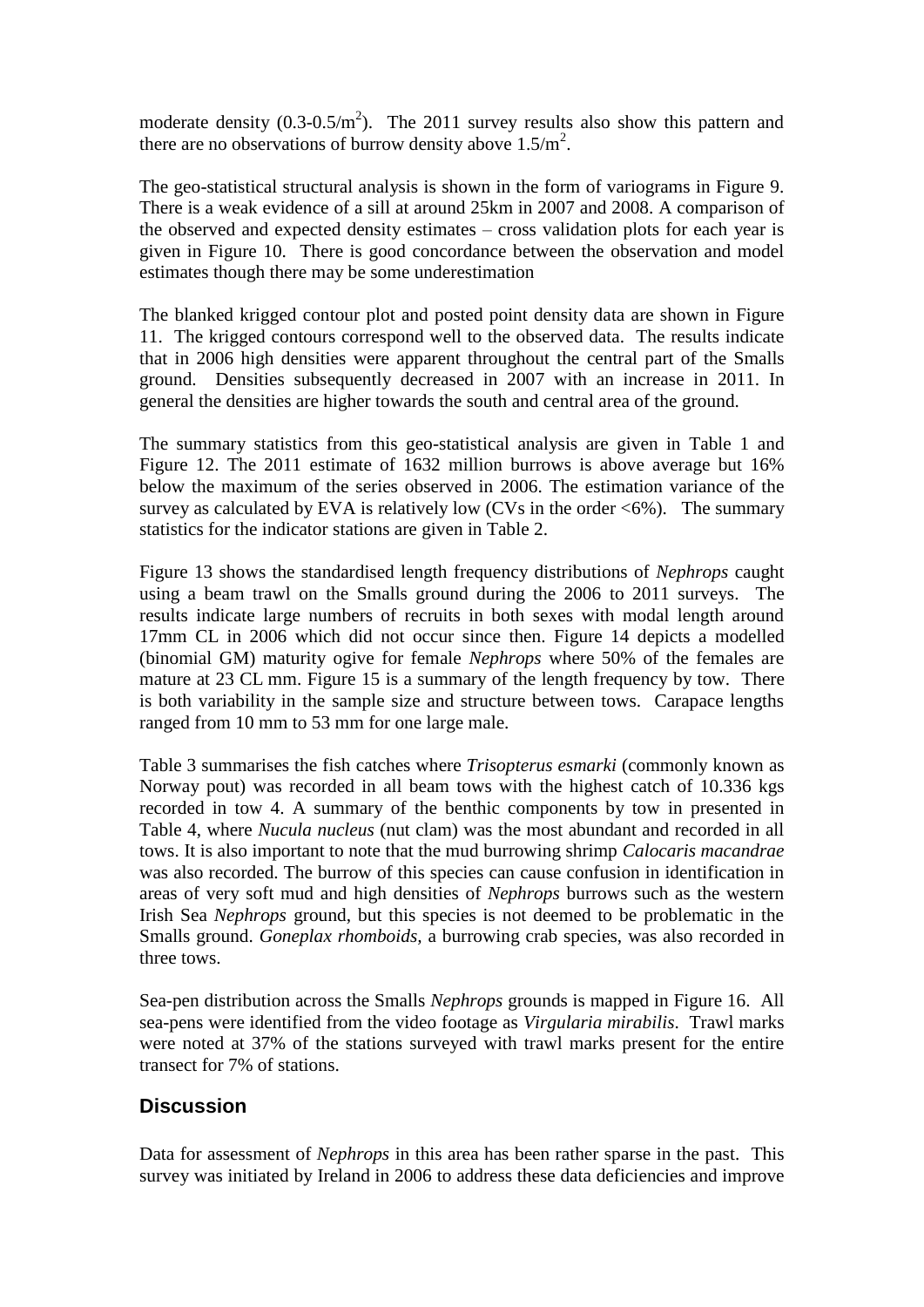the scientific basis for managing the stock. In 2011 the survey information up to 2010 was used as the main basis for the ICES assessment and advice for "the Smalls" (FU 22) for the first time (ICES, 2011a&b). ICES concluded that the *Nephrops* stock was fished at a sustainable rate (ICES, 2011b). The 2011 burrow abundance estimates have increased slightly  $($   $\sim$  10%) this result will not change the ICES conclusion made in June. Previously ICES have revisited the catch advice for some *Nephrops* stocks where the UWTV survey abundance has changed by more than 15% which is not the case here.

As in most other years the 2011 survey focused effort on "the Smalls" ground (FU22). It was not possible to complete the planned indicator stations due to time constraints linked to weather and technical down time. In recent years "the Smalls" (FU 22) has accounted for around 38% or 2,300 t of the total landings ( $\sim$  5,500 t) from the wider Celtic Sea (FU19, 20, 21  $\&$  22) (ICES, 2011b). The Smalls represents around 32% of the total area where *Nephrops* are currently fished in the Celtic Sea (based on areas shown in Figure 1). The Smalls ground is particularly important to the Irish demersal fleet accounting for around 13% of the fishing effort by vessels >15m between 2006 - 2009 (Gerritsen, et al. submitted). While it is likely that the *Nephrops* populations in the Celtic Sea are linked in a meta-population sense, further information is needed to estimate stock size and exploitation rates for the other *Nephrops* grounds. The diverse nature of the habitat and wide spatial distribution means designing and routinely executing an UWTV survey for the remaining areas particularly challenging. Integrating UWTV survey work with the Irish Groundfish Survey could be a way to address this challenge in the future.

No signal of *Nephrops* recruitment was observed in 2011 compared to that noted in 2006, however, only four tows were conducted over the northern part of the grid due to time constraints in 2011. Variability between *Nephrops* catch and size structure between the tows is linked to *Nephrops* emergence patterns as well as the underlying density. Macrobenthos data from the trawl catches was collected for the first time this year. The dominant species by weight and number was the nut clam *Nucula nucleus* followed by *Nephrops norvegicus* and then *Lunatia* species (necklace shell). Overall there is a similar benthic species composition between the tows reflecting the habitat type encountered which is generally sandy mud. No sea-pens were caught by the beam trawl despite the common occurrence of *Virgularia mirabilis* observed on the video footage. This illustrates that the catchability of epibenthic species in the beam trawl is often very different to what is visible on video footage. These different sampling methods may not always reflect underlying occurrence or abundance.

Three other burrowing species: *Goneplax rhomboids* (box crab), *Calocaris macandrae* (mud burrowing shrimp) and *Munida sarsi* (squat lobster) were recorded. Of those *Munida sarsi* was the most abundant. The burrows of these species can lead to confusion with *Nephrops* burrows in areas of soft mud and high burrow densities. However, such allocation errors are minimised due to the training procedures employed during the survey. These include refresher training on classical *Nephrops* burrow signatures and consistency verification with reference count analyses (ICES 2008 & 2009).

A broad diversity of fish species were caught (22 species). Of these *Trisopterus esmarki* (poor cod) was the most abundant followed by *Melanogrammus aeglefinus*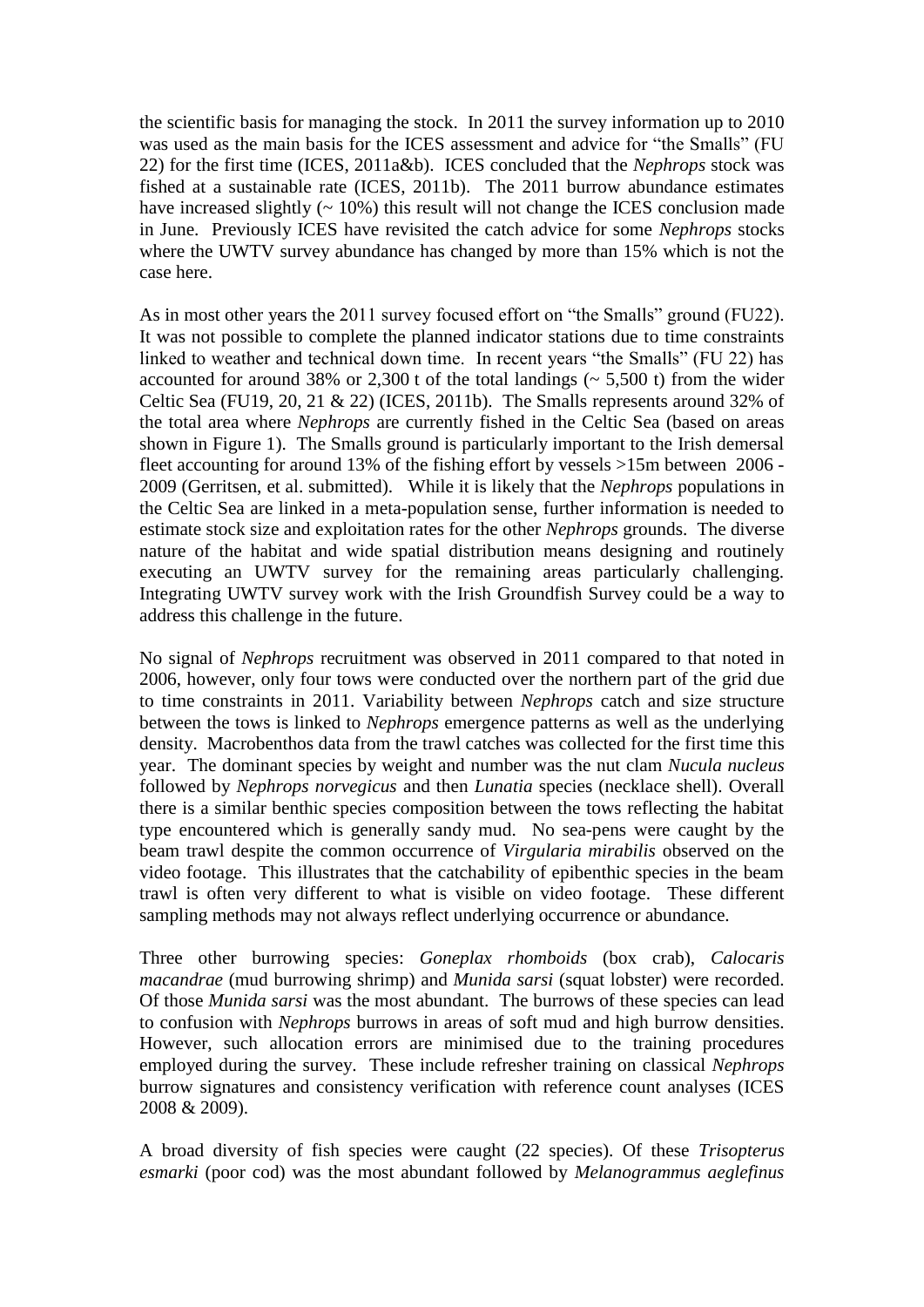(haddock) and the flatfish species *Lepidorhombus whiffiagonis* (megrim). These species are typically encountered in the catches of surveys and commercial vessels on "the Smalls".

An important objective of this UWTV survey is to collect various ancillary information. The occurrence of trawl marks on the footage is notable for two reasons. Firstly, it makes identification of *Nephrops* burrows more difficult as the trawl marks remove some signature features making accurate burrow identification more difficult. Secondly, only occupied *Nephrops* burrows will persist in heavily trawled grounds and it is assumed that each burrow is occupied by one individual *Nephrops* (ICES 2008). The CTD data and grab samples will be processed at a later stage. This information is relatively easy to collect and over time will augment the knowledge base on habitat and oceanographic regime.

The main objectives of the survey were successfully met for the sixth successive year. The UWTV coverage and footage quality was excellent on "the Smalls". Weather and technical downtime meant that indicator stations were not achieved and the number of beam trawls was limited to 4 out of a planned 10. The multi-disciplinary nature of the survey means that the information collected is highly relevant for a number of research and advisory applications.

#### **Acknowledgments**

We would like to express our thanks and gratitude to Philip Baugh (Captain) and crew of the RV. Celtic Voyager for their good will and professionalism during the survey and also to Lukasz Pawlikowski P&O Maritime IT & Instrumentation Technician**,** for handling all onboard technical difficulties. To Aodhan Fitzgerald of RV Operations at the Marine Institute for organising survey logistics. And thanks to the Marine Institute staff onboard for their hard work and enthusiasm.

### **References**

- Gerritsen HD and Lordan C, (2011). Integrating Vessel Monitoring Systems (VMS) data with daily catch data from logbooks to explore the spatial distribution of catch and effort at high resolution. ICES J Mar Sci 68 (1): 245-252.
- ICES 2007. Report of the Workshop on the use of UWTV surveys for determining abundance in *Nephrops* stocks throughout European waters (WKNEPHTV). ICES CM: 2007/ACFM: 14 Ref: LRC, PGCCDBS.
- ICES 2008. Report of the Workshop and training course on Nephrops burrow identification (WKNEPHBID). ICES CM: 2008/LRC: 3 Ref: LRC, ACOM. [http://www.ices.dk/reports/LRC/2008/WKNEPHBID/WKNEPHBID200](http://www.ices.dk/reports/LRC/2008/WKNEPHBID/WKNEPHBID2008.pdf) [8.pdf](http://www.ices.dk/reports/LRC/2008/WKNEPHBID/WKNEPHBID2008.pdf)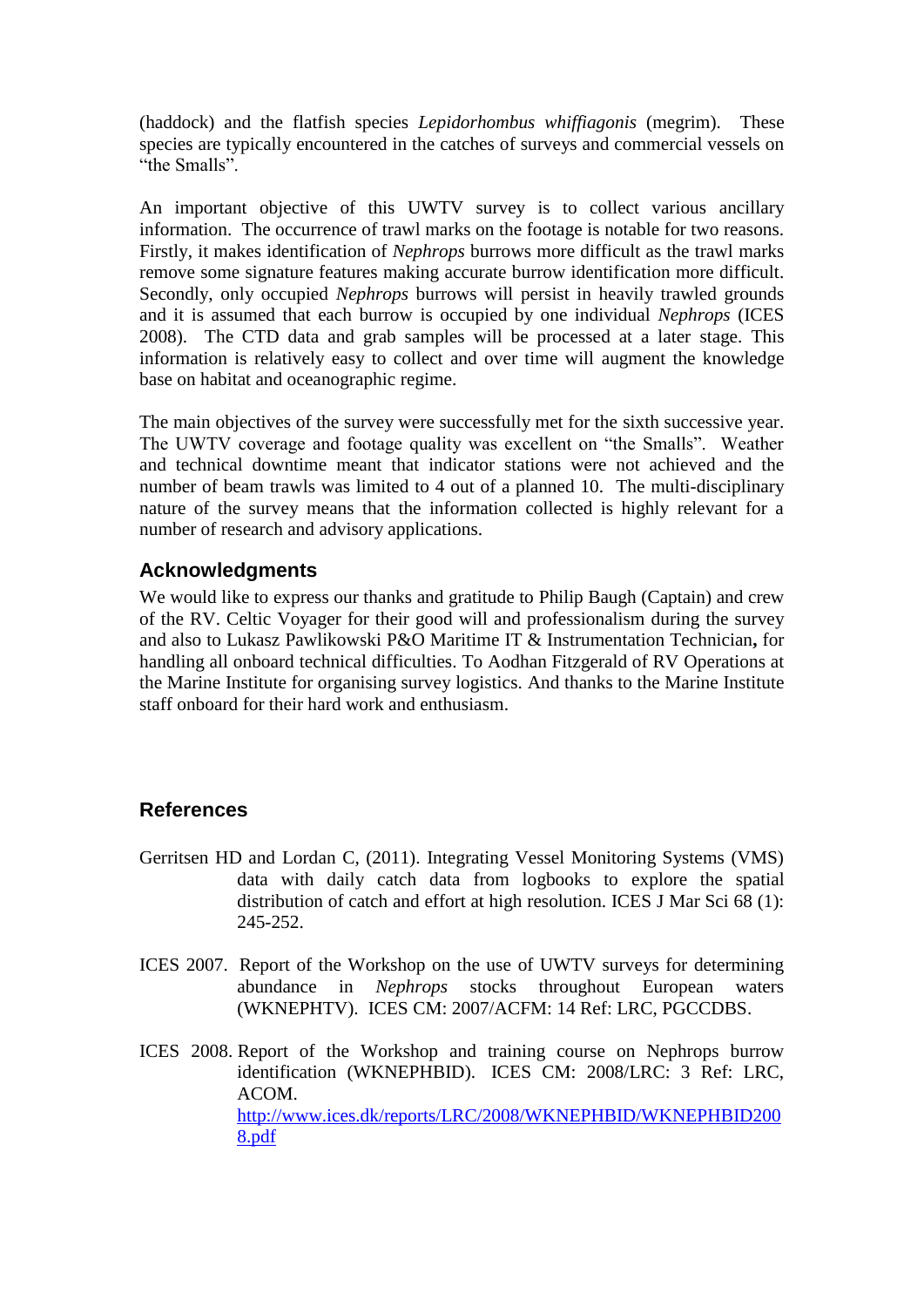- ICES 2009. Report of the Study Group on *Nephrops* Surveys (SGNEPS). ICES CM 2009/LRC: 15. Ref: TGISUR. <http://www.ices.dk/reports/SSGESST/2009/SGNEPS/SGNEPS09.pdf>
- ICES 2009. Report of the Benchmark Workshop on *Nephrops* assessment (WKNEPH). ICES CM: 2009/ACOM:33 [http://www.ices.dk/reports/ACOM/2009/WKNEPH/wkneph\\_2009.pdf](http://www.ices.dk/reports/ACOM/2009/WKNEPH/wkneph_2009.pdf)
- ICES 2010. Report of the Study Group on *Nephrops* Surveys (SGNEPS). ICES CM 2010/SSGESST: 22. Ref: SCICOM, ACOM <http://www.ices.dk/reports/SSGESST/2010/sgneps10.pdf>
- ICES 2011. Report of the Working Group for Celtic Seas Ecoregion (WGCSE). ICES CM: 2011/ ACOM:12. [http://www.ices.dk/reports/ACOM/2011/WGCSE/07.7\\_Nephrops%20VI](http://www.ices.dk/reports/ACOM/2011/WGCSE/07.7_Nephrops%20VIIfgh%20FU20_22.pdf) [Ifgh%20FU20\\_22.pdf](http://www.ices.dk/reports/ACOM/2011/WGCSE/07.7_Nephrops%20VIIfgh%20FU20_22.pdf)
- ICES 2011. ACOM advice June 2011, *Nephrops* in Subarea VII, ICES Advice 2011, Book 5, pp 234-283. [http://www.ices.dk/committe/acom/comwork/report/2011/2011/Nep-](http://www.ices.dk/committe/acom/comwork/report/2011/2011/Nep-VII.pdf)[VII.pdf](http://www.ices.dk/committe/acom/comwork/report/2011/2011/Nep-VII.pdf)
- ICES 2011. Report of the ICES Advisory Committee 2011. ICES Advice.2011. Book 1: Introduction, Overviews and Special Requests. Protocols for assessing the status of sea-pen and burrowing megafauna communities, section 1.5.5.3. [http://www.ices.dk/committe/acom/comwork/report/2011/Special%20Re](http://www.ices.dk/committe/acom/comwork/report/2011/Special%20Requests/OSPAR%20Protocols%20for%20assessing%20the%20status.pdf) [quests/OSPAR%20Protocols%20for%20assessing%20the%20status.pdf](http://www.ices.dk/committe/acom/comwork/report/2011/Special%20Requests/OSPAR%20Protocols%20for%20assessing%20the%20status.pdf)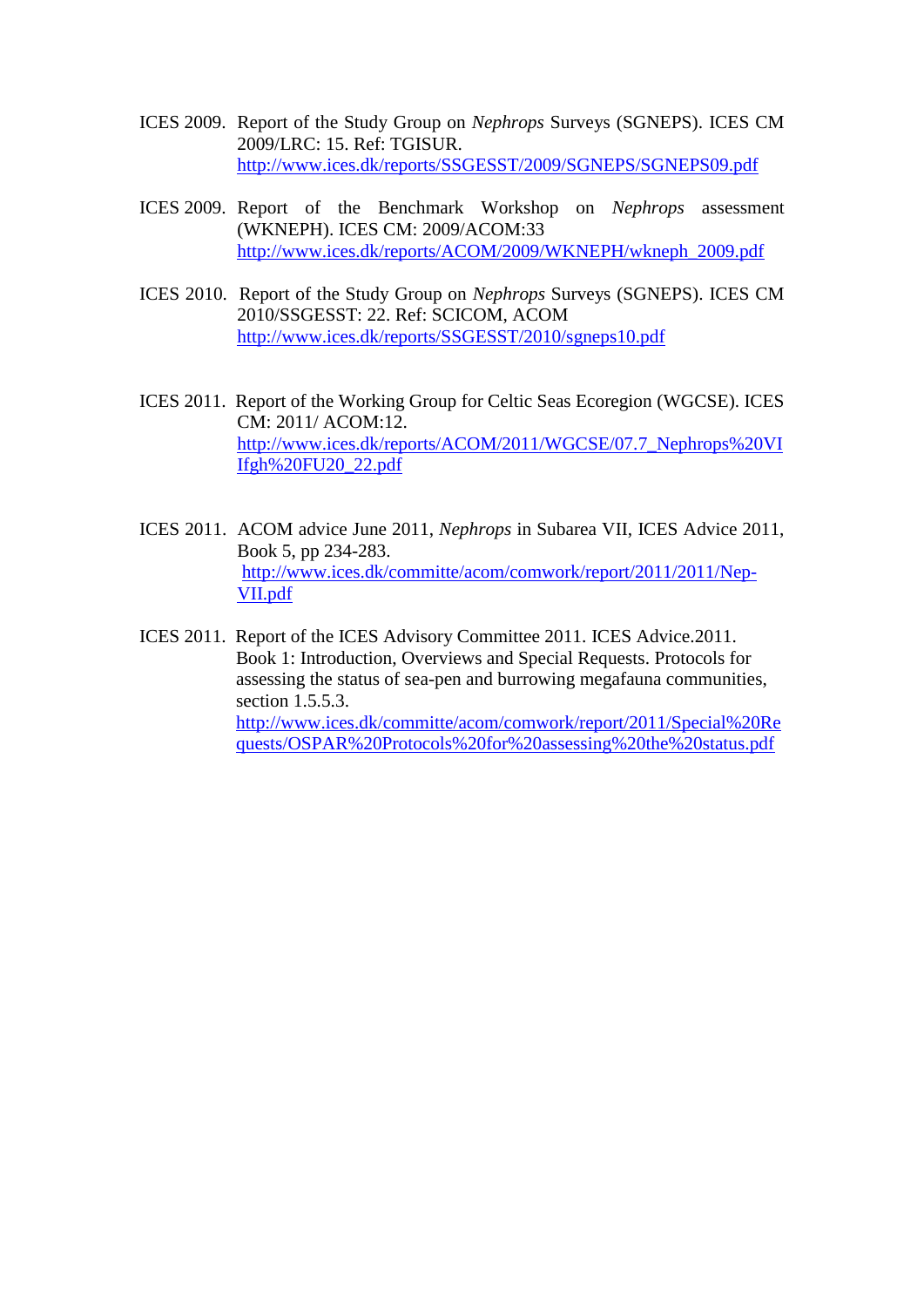

**Figure 1**: Stations completed on the 2006 UWTV Celtic Sea survey and *Nephrops* ground in the Celtic Sea.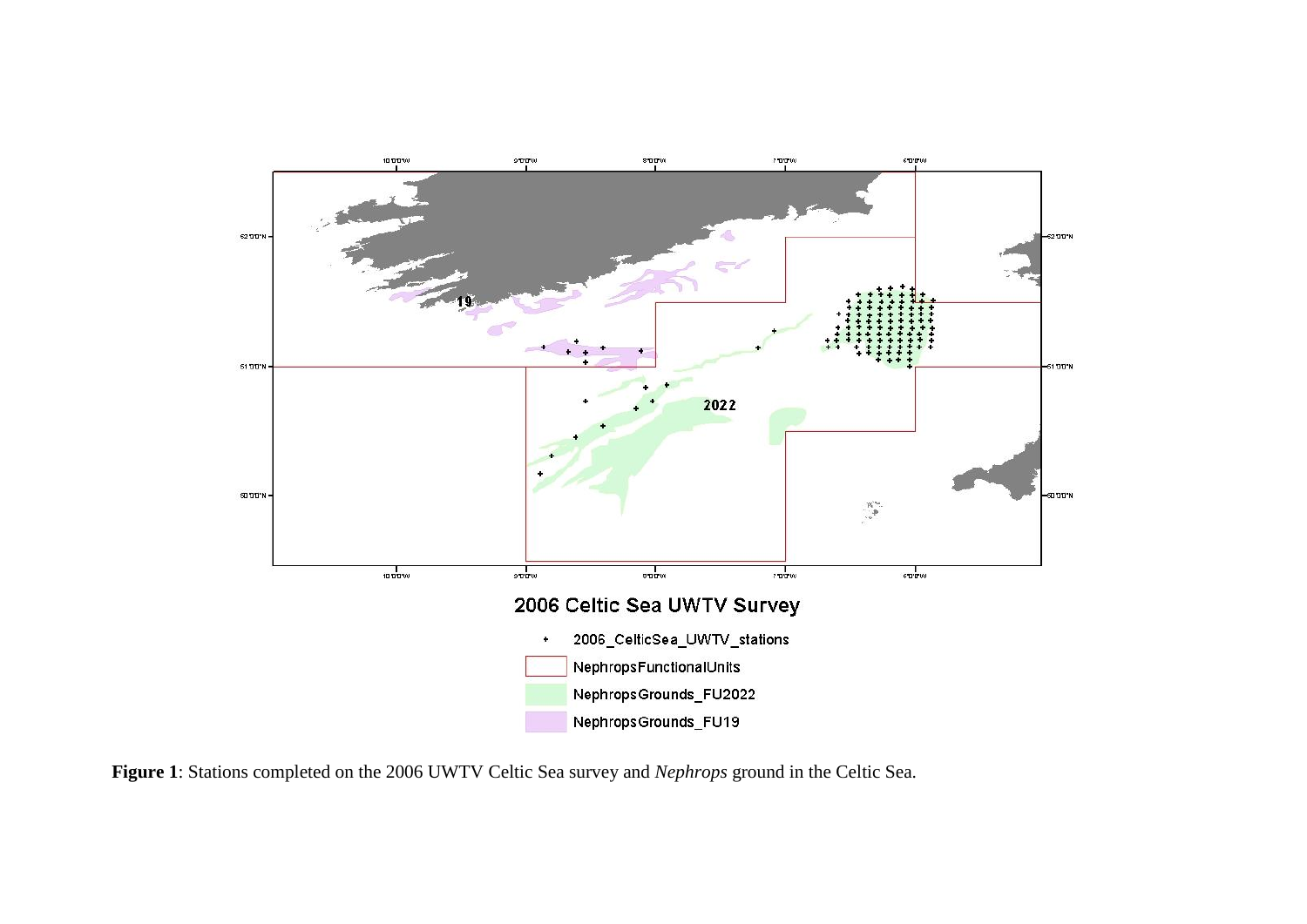

**Figure 2**: Stations completed on the 2011 UWTV Celtic Sea survey.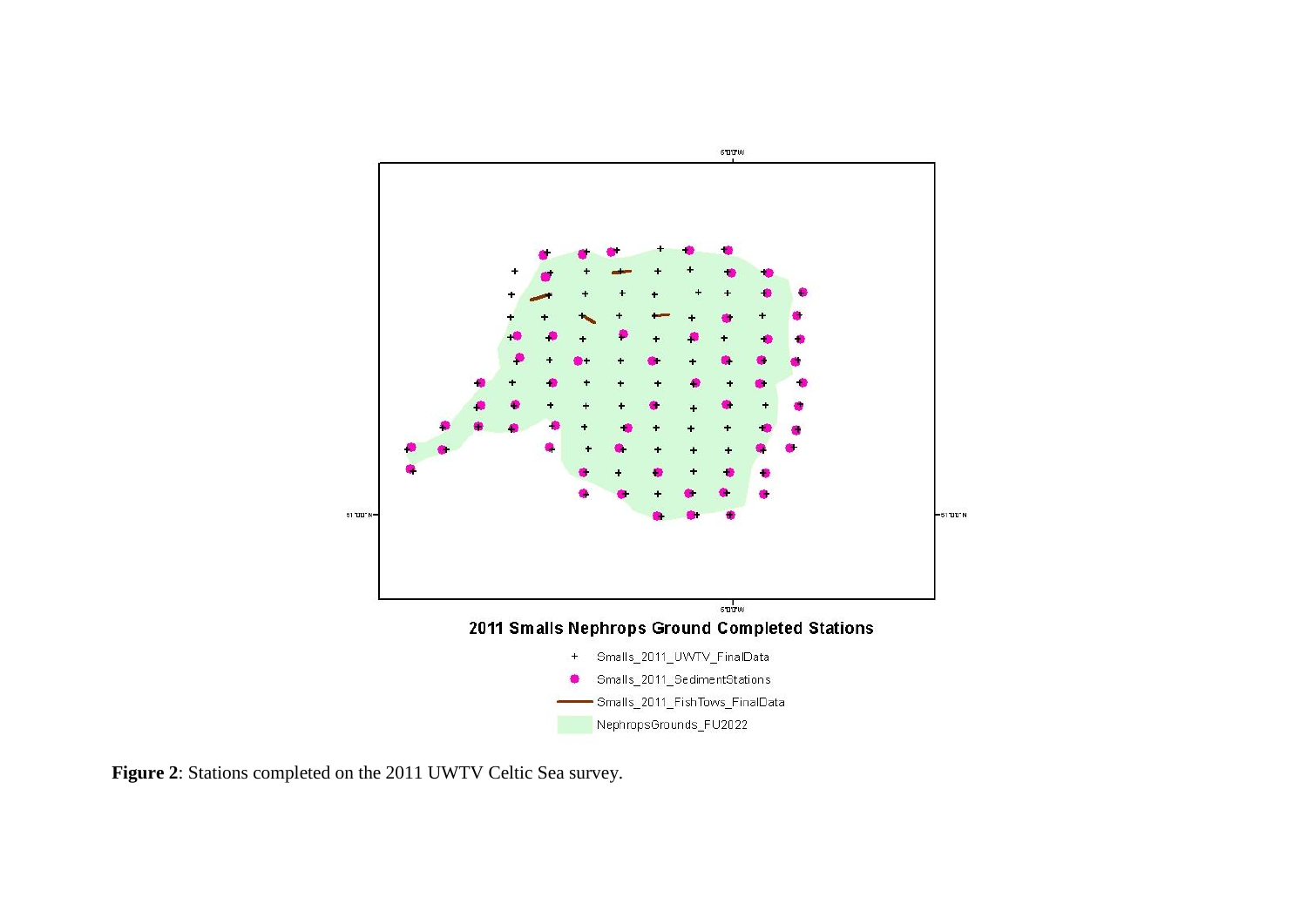

Figure 3: 2011 Counting performance against the reference counts as measured by Linn's CCC for the Smalls ground. Each panel represents an individual. The x-axis (from left to right), all stations pooled, high density, low density, medium density and visibility good.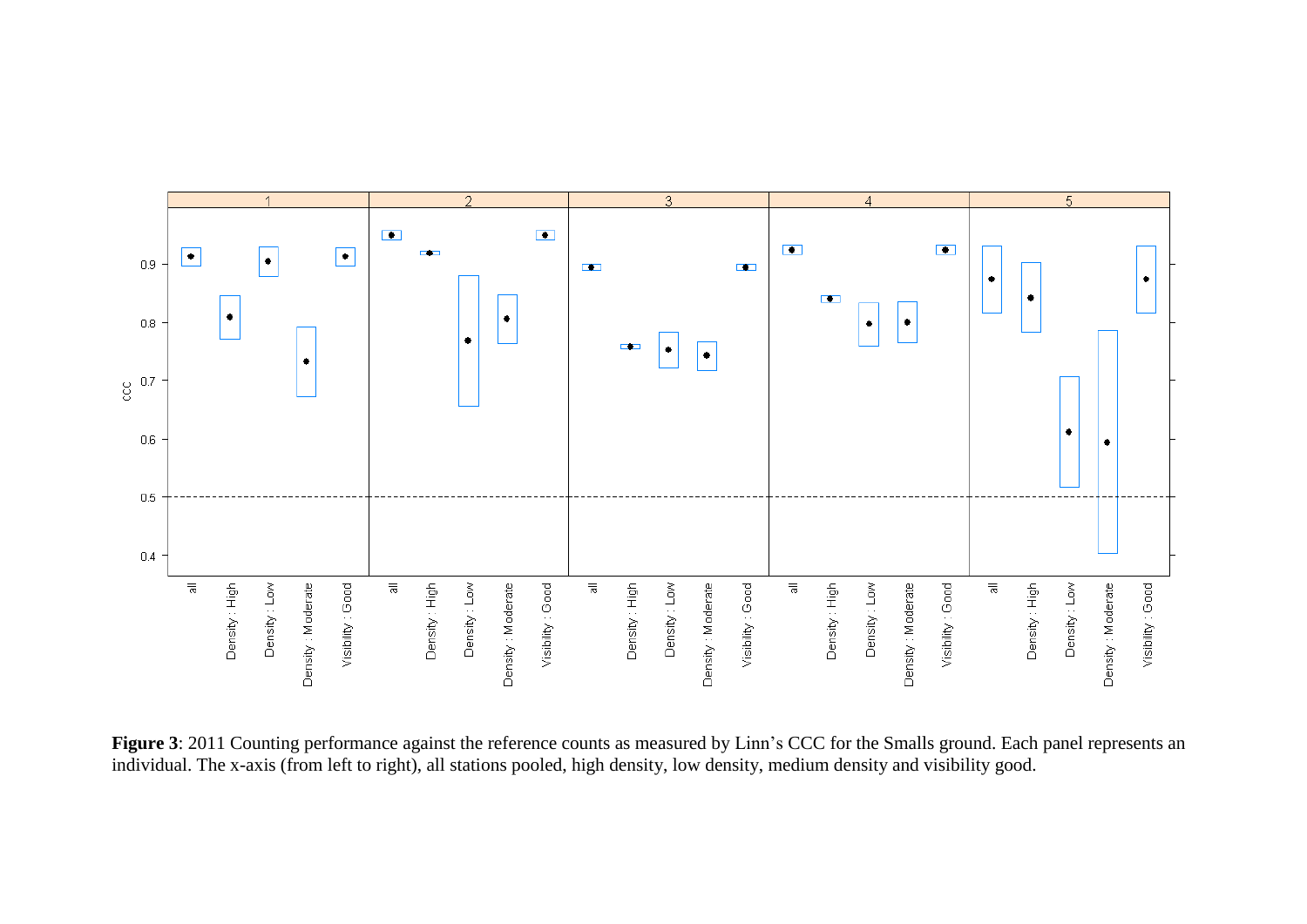

**Figure 4** : r - tool quality control plot for station 41 of the Smalls Grounds FU22 UWTV Survey 2011.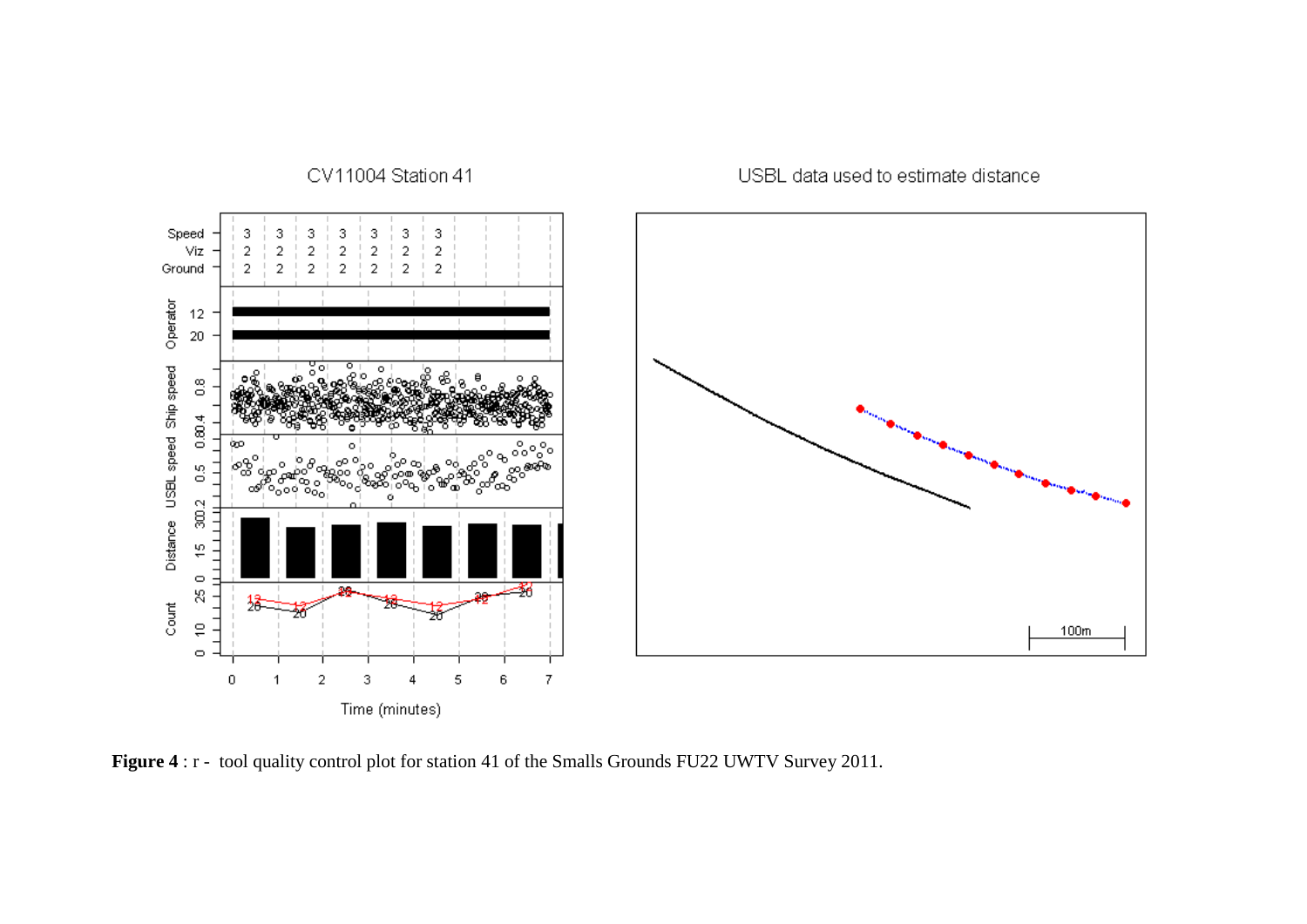

**Figure 5** : Scatter plot analysis of counter trends during 2011 UWTV Survey of the Smalls Grounds FU22.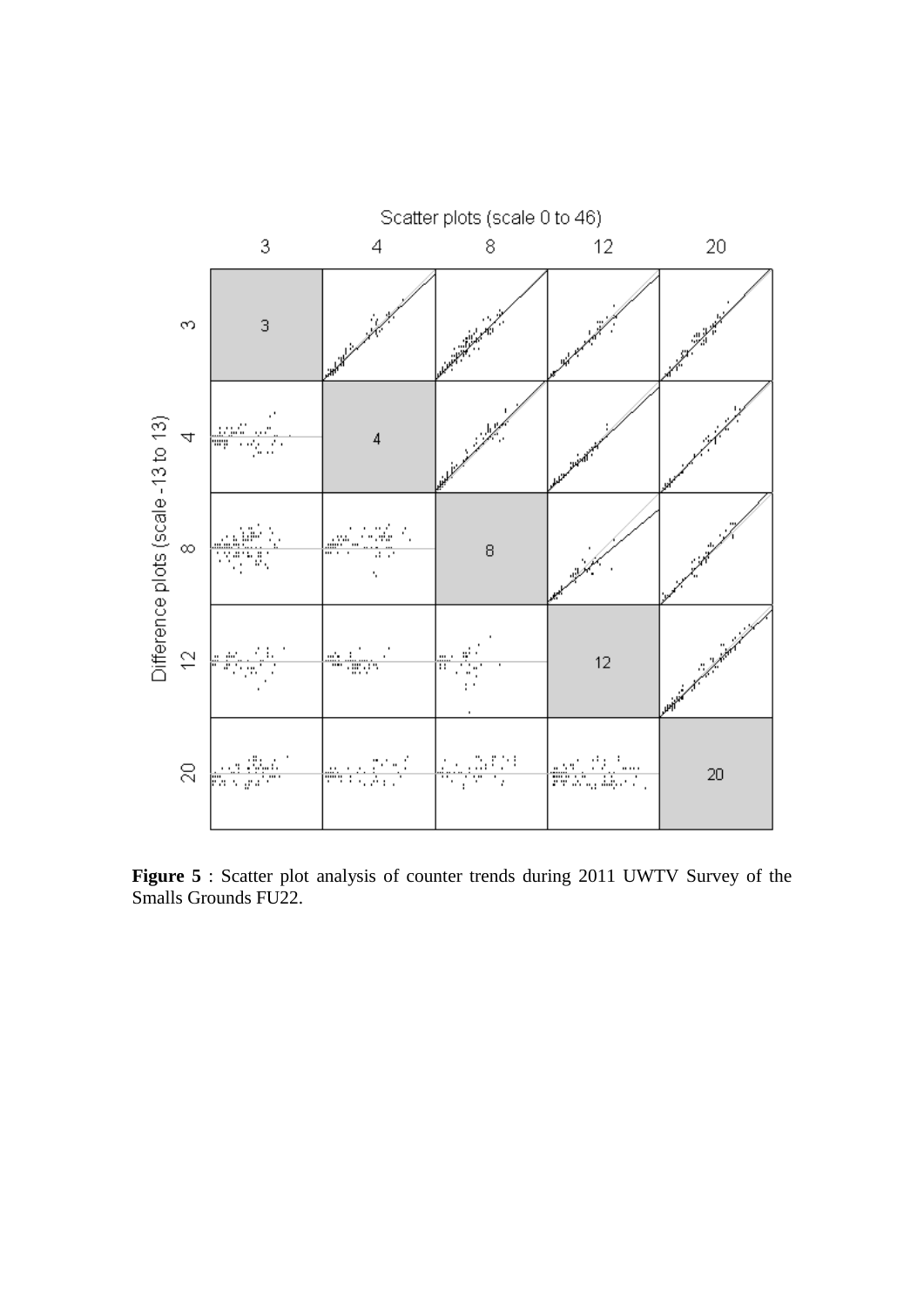

**Figure 6 :** Plot of the variability in density between minutes for each station in 2011 survey.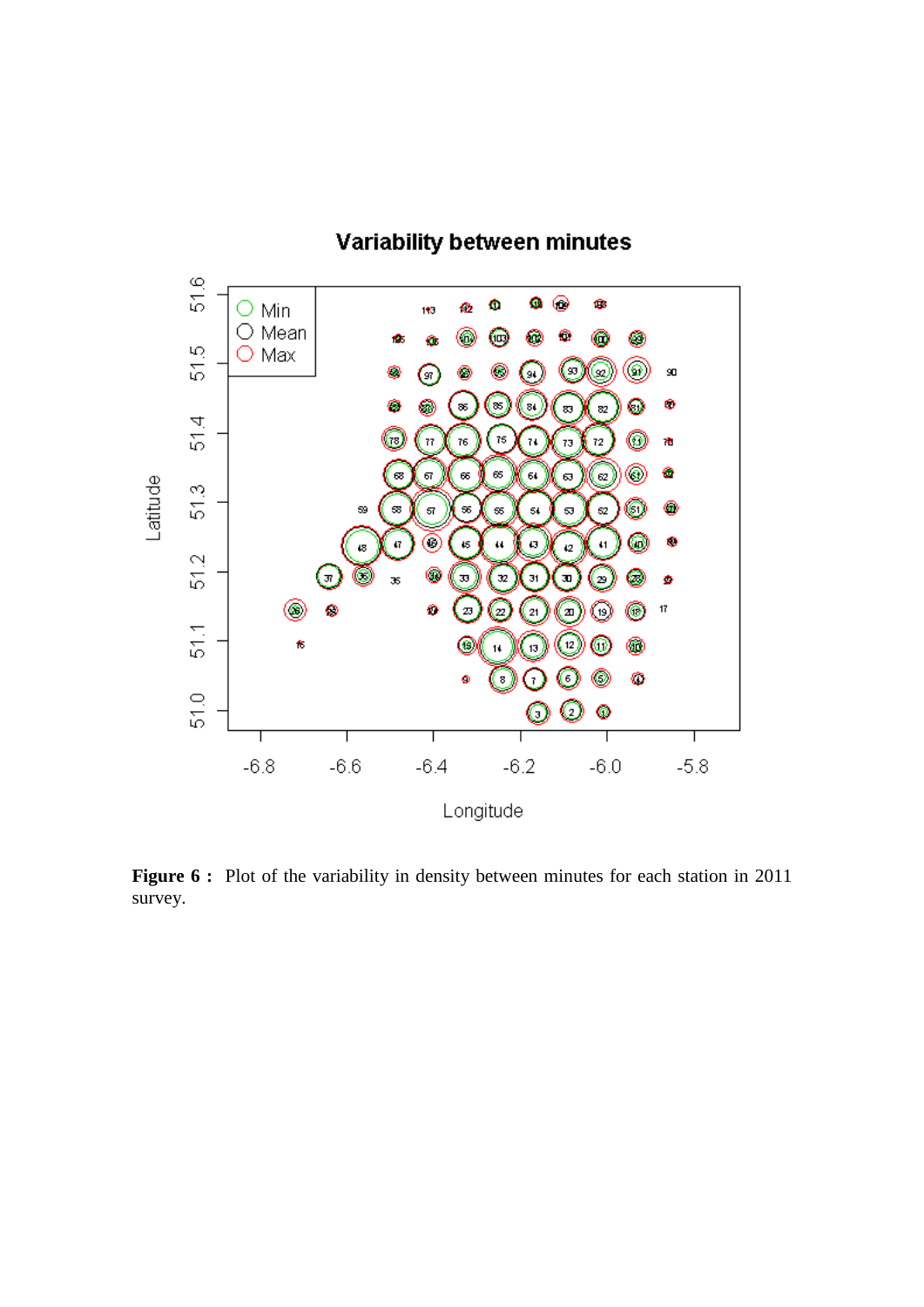

**Figure 7 :** Plot of the variability in density between operators (counters) for each station in 2011 survey.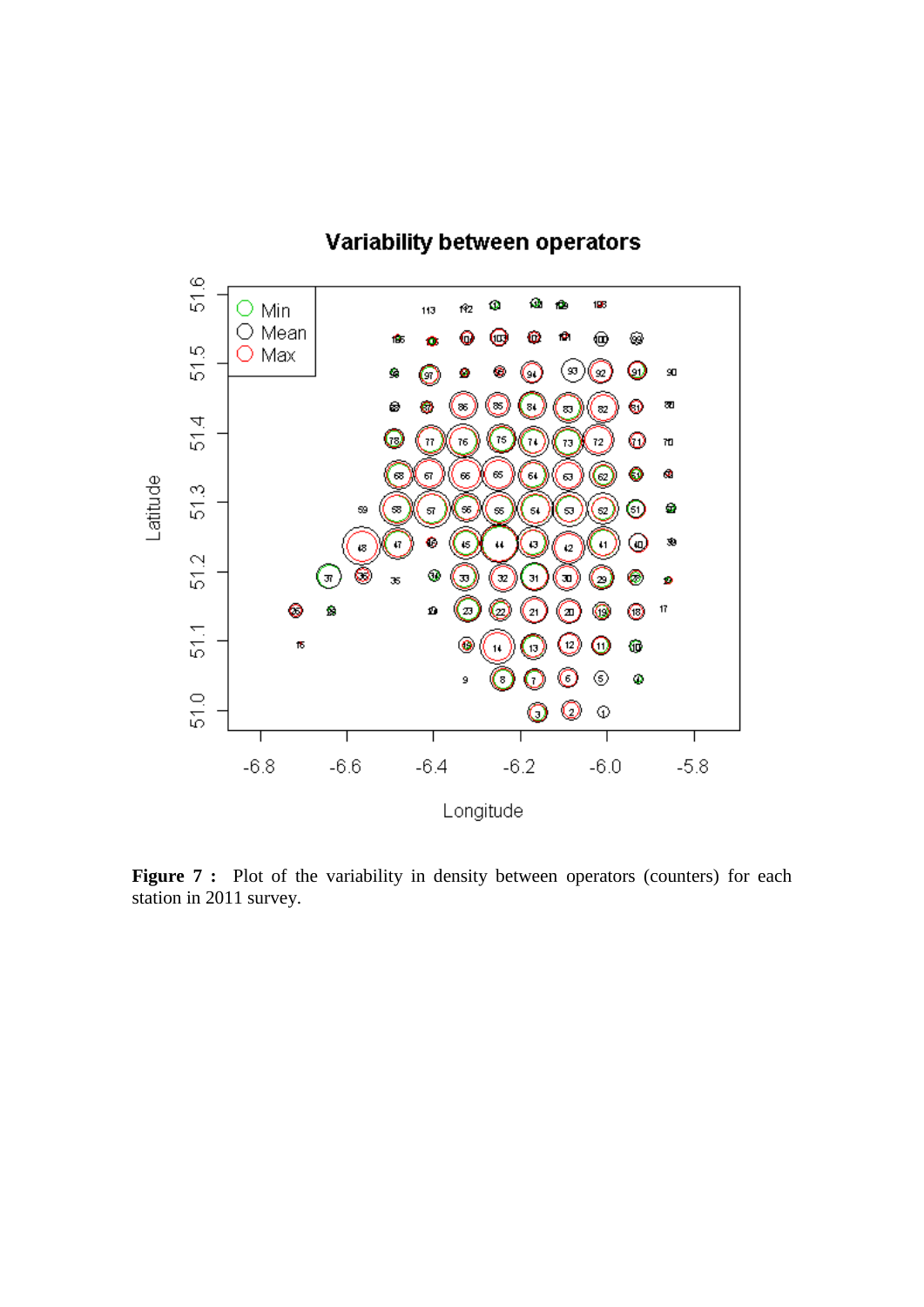

**Figure 8**: Burrow density distributions for the Smalls Grounds by year from 2006-2011.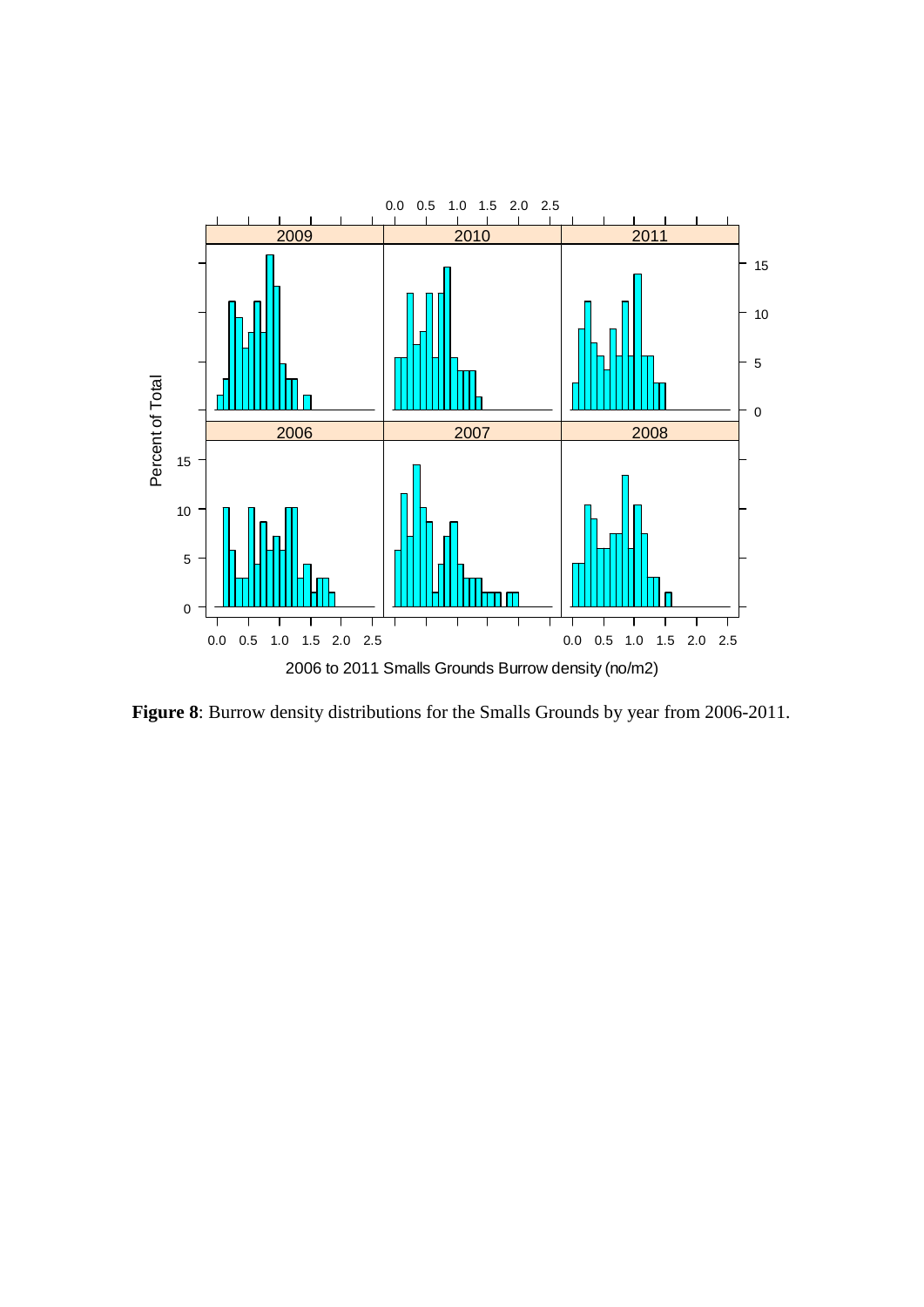

**Figure 9**: Omnidirectional mean variograms for the Smalls Grounds by year from 2006-2011.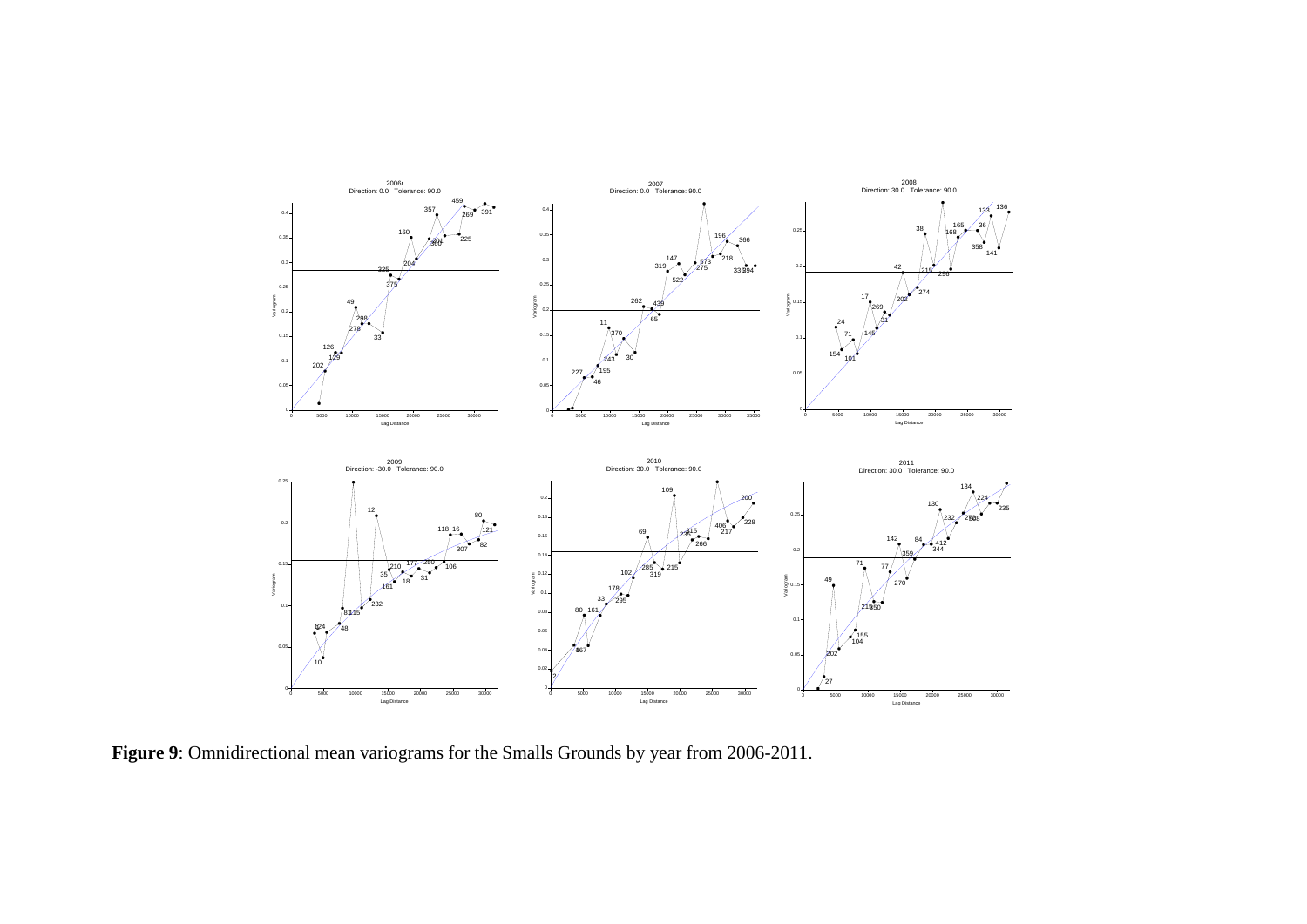

**Figure 10**: Cross validation plots for the Smalls Grounds by year from 2006-2011.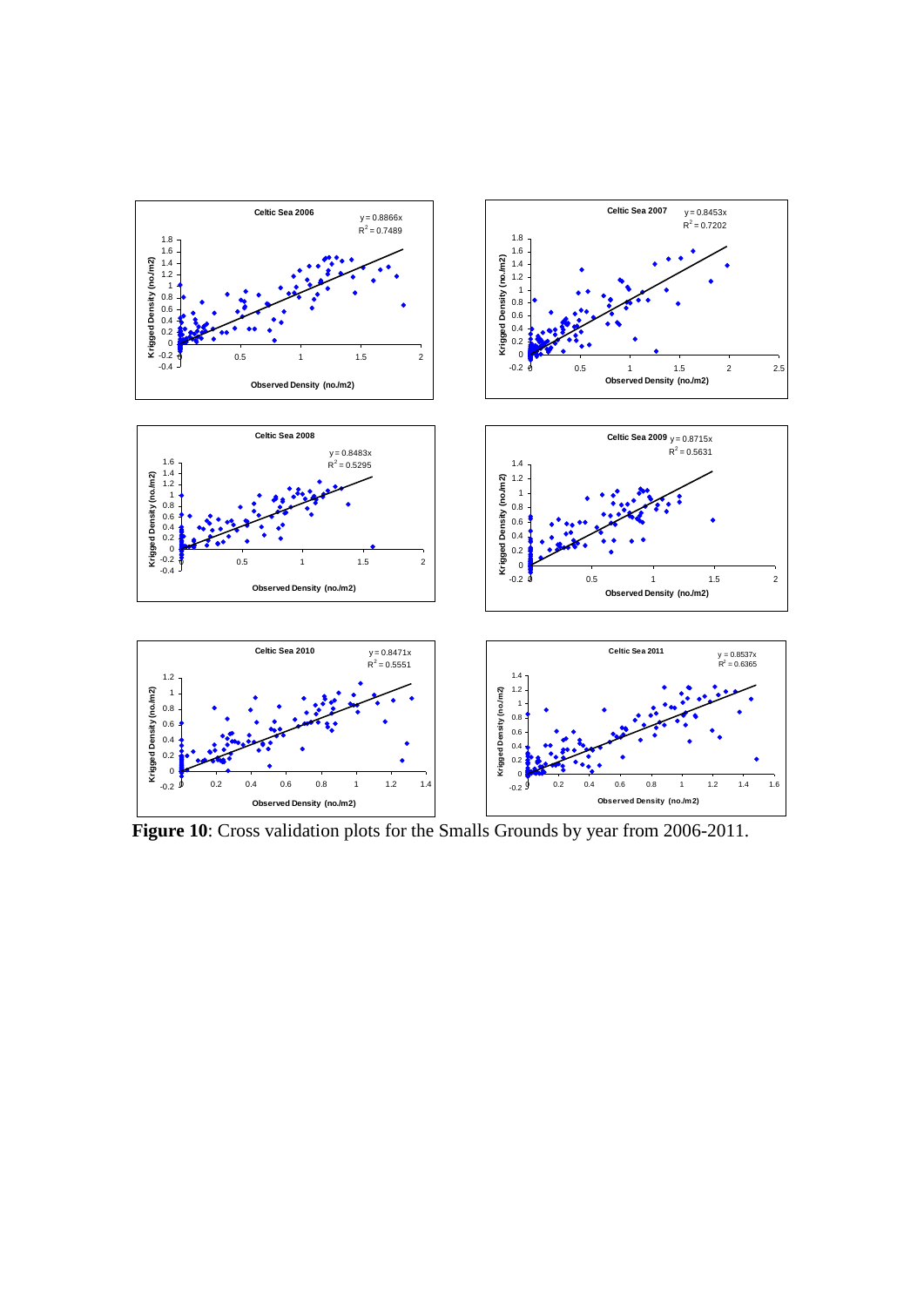

**Figure 11**: Contour plots of the krigged density estimates for the Smalls Grounds from 2006-2011.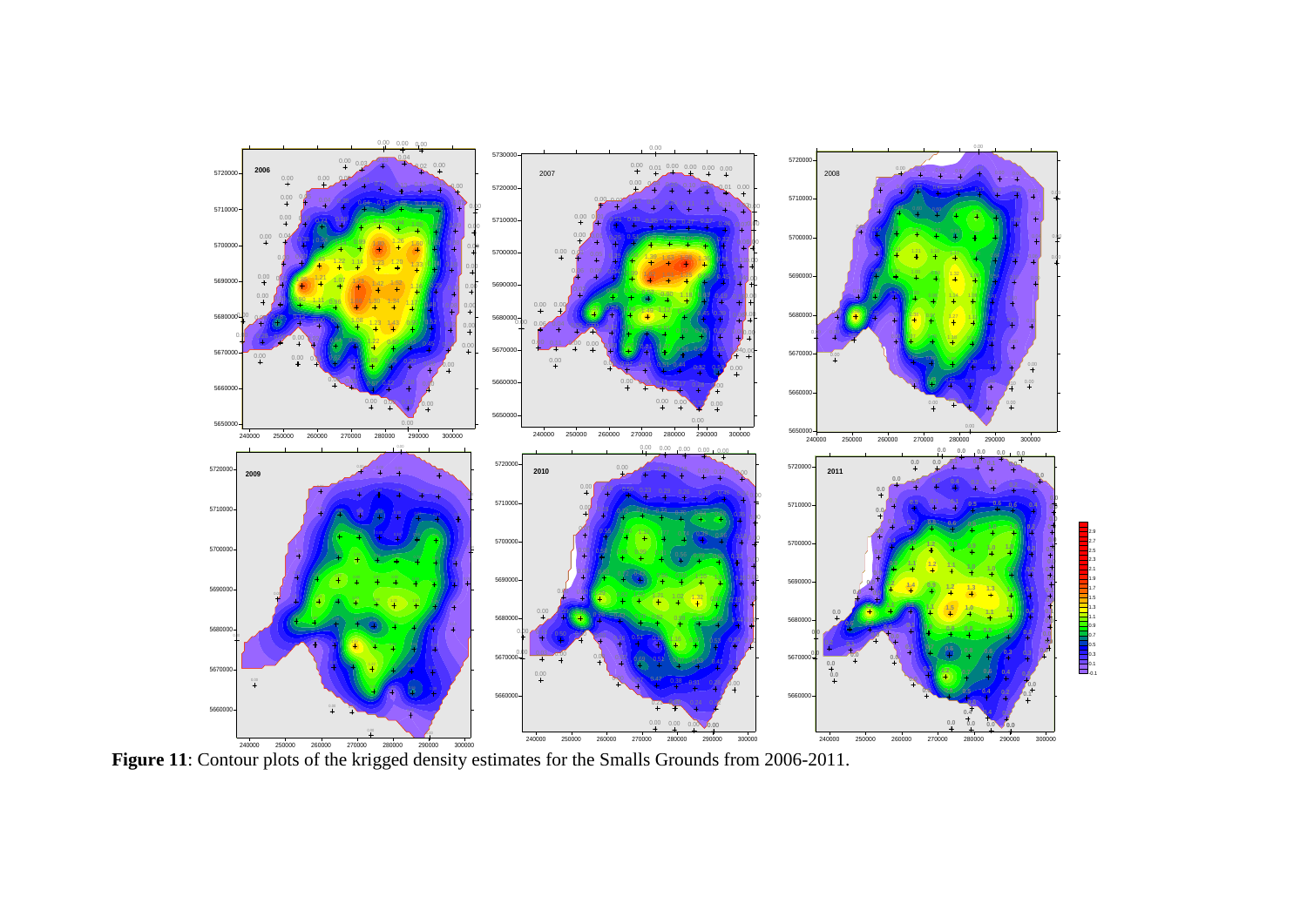

#### Smalls Grounds - FU20-22 Geostatistical abundance estimate

**Figure 12**: Time series of geo-statistical abundance estimates (in millions of burrows) for the Smalls Grounds from 2006-2011.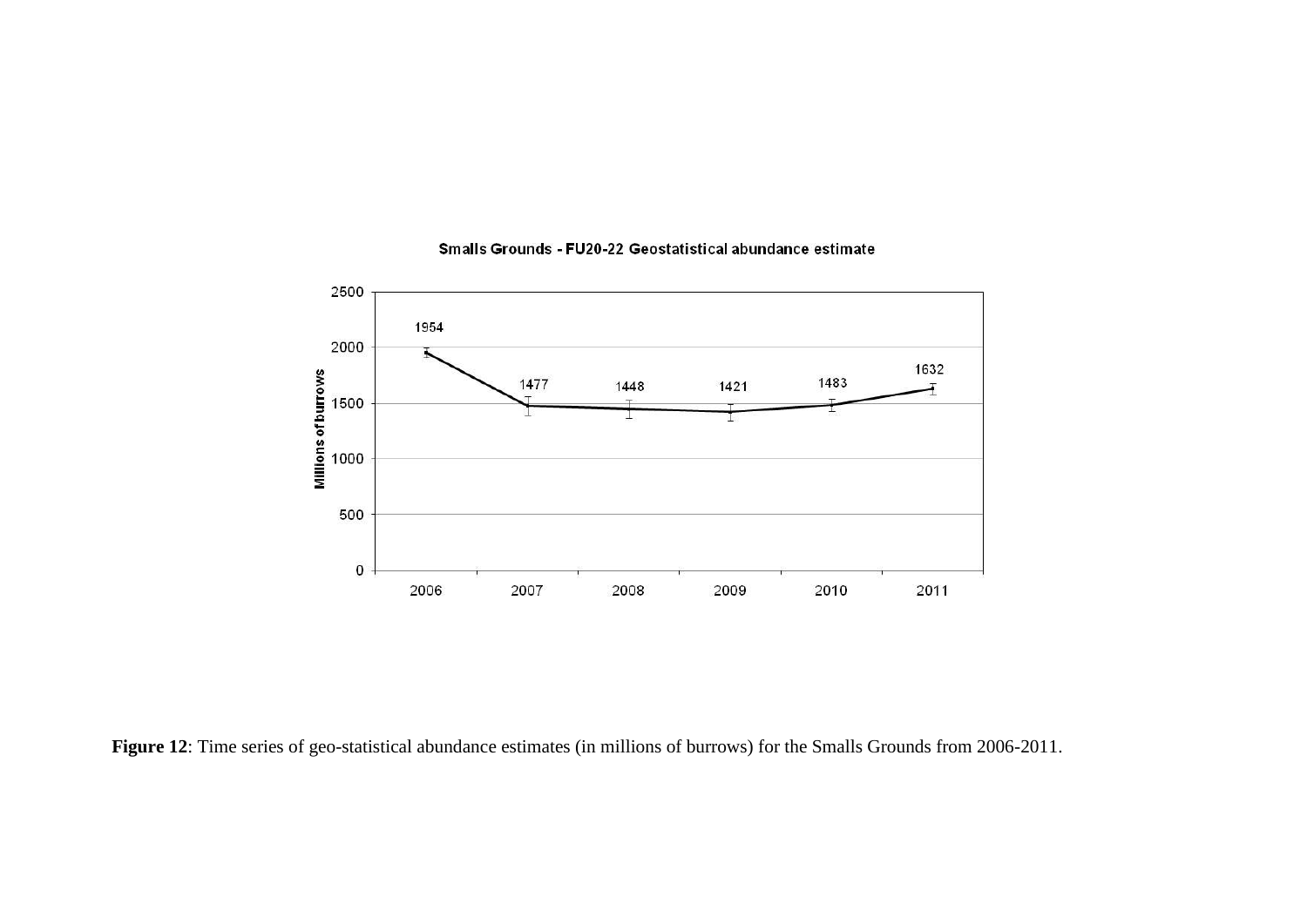

**Figure 13**: Standardised length frequency distributions for *Nephrops* caught using beam trawls (nos/m<sup>2</sup> ) in July 2006 to 2011 on the "Smalls" Celtic Sea *Nephrops* ground.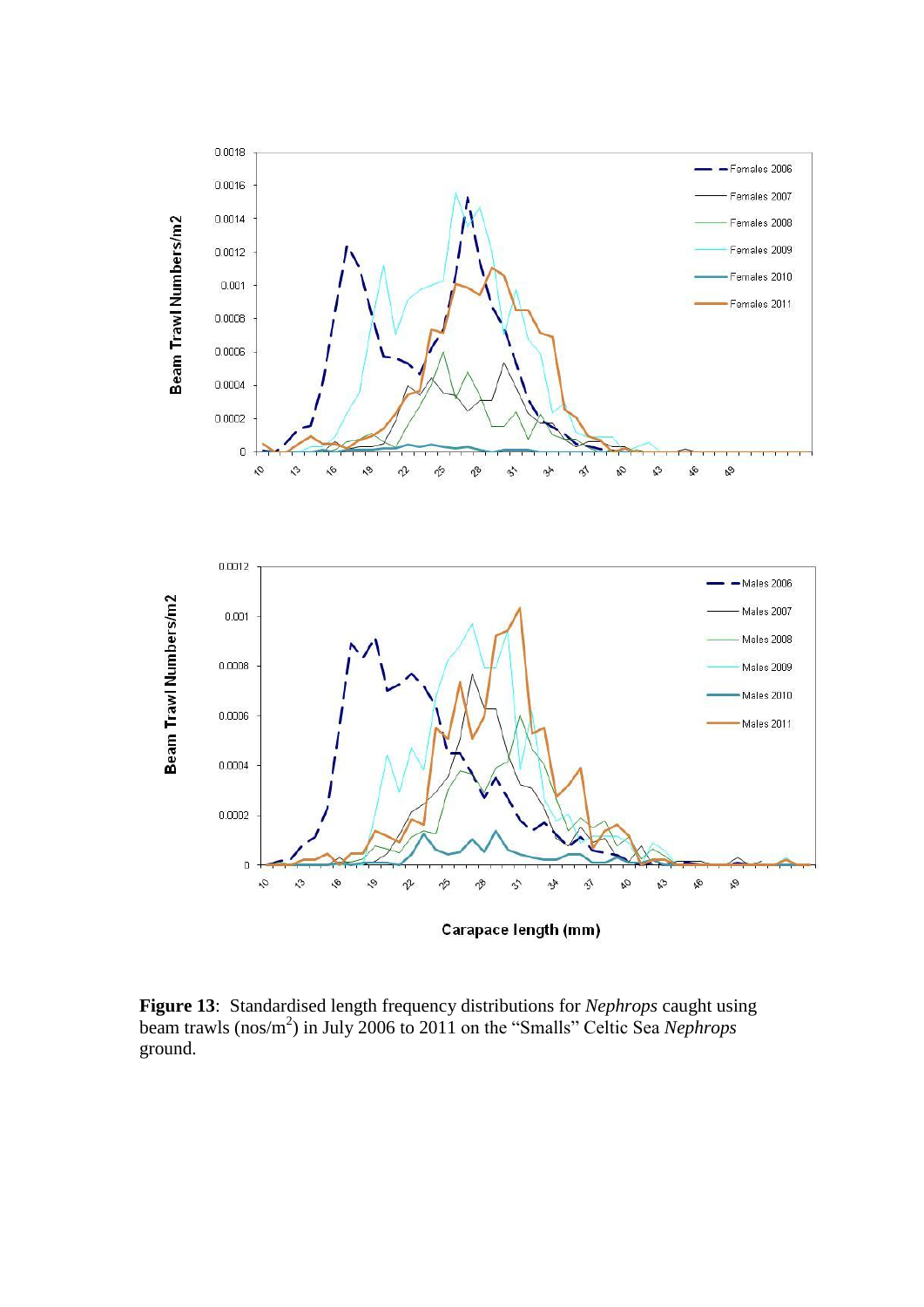

**Figure 14: 2011 Female** *Nephrops* **maturity ogive.**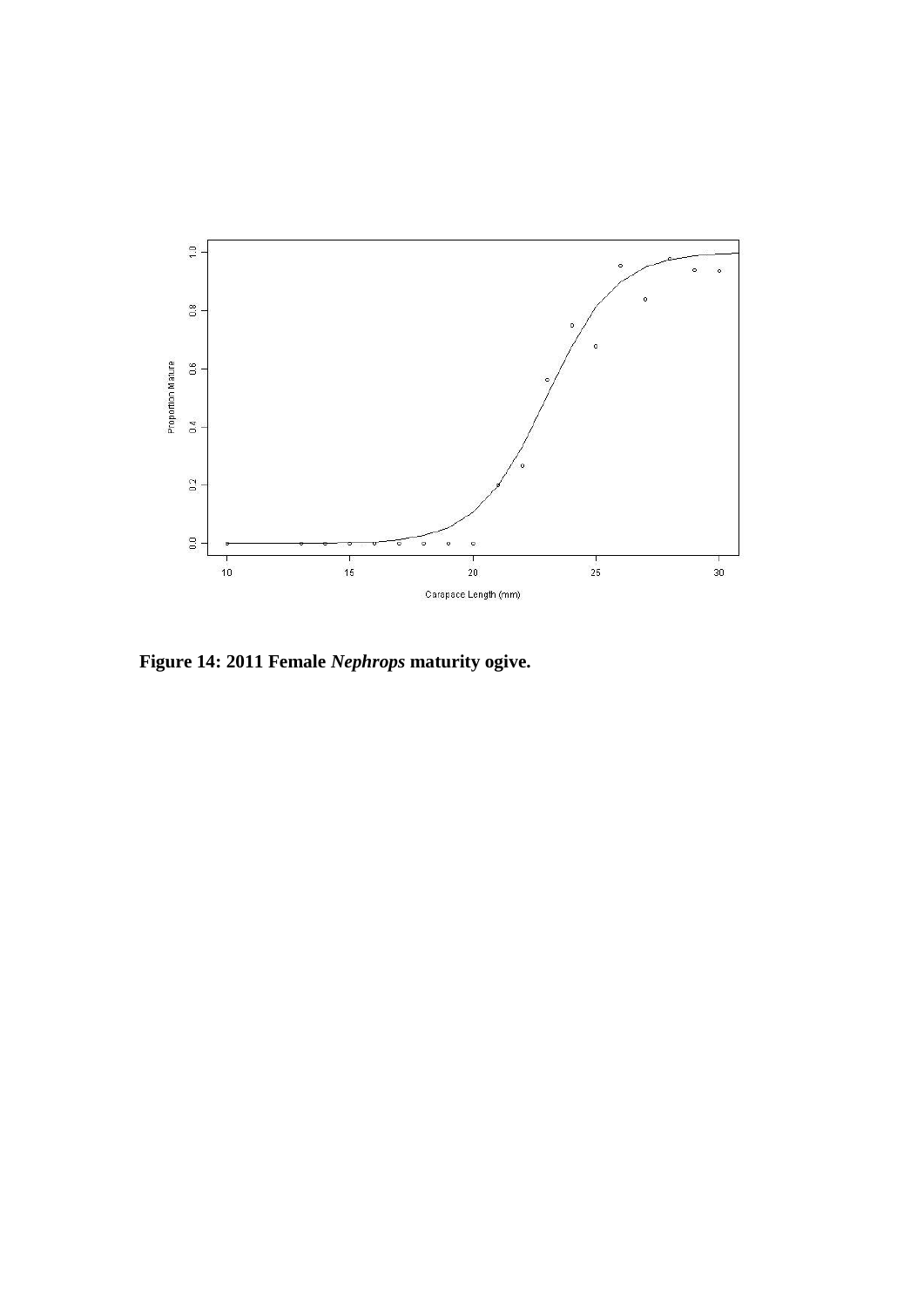

**Figure 15: 2011** *Nephrops* **length frequencies by haul.**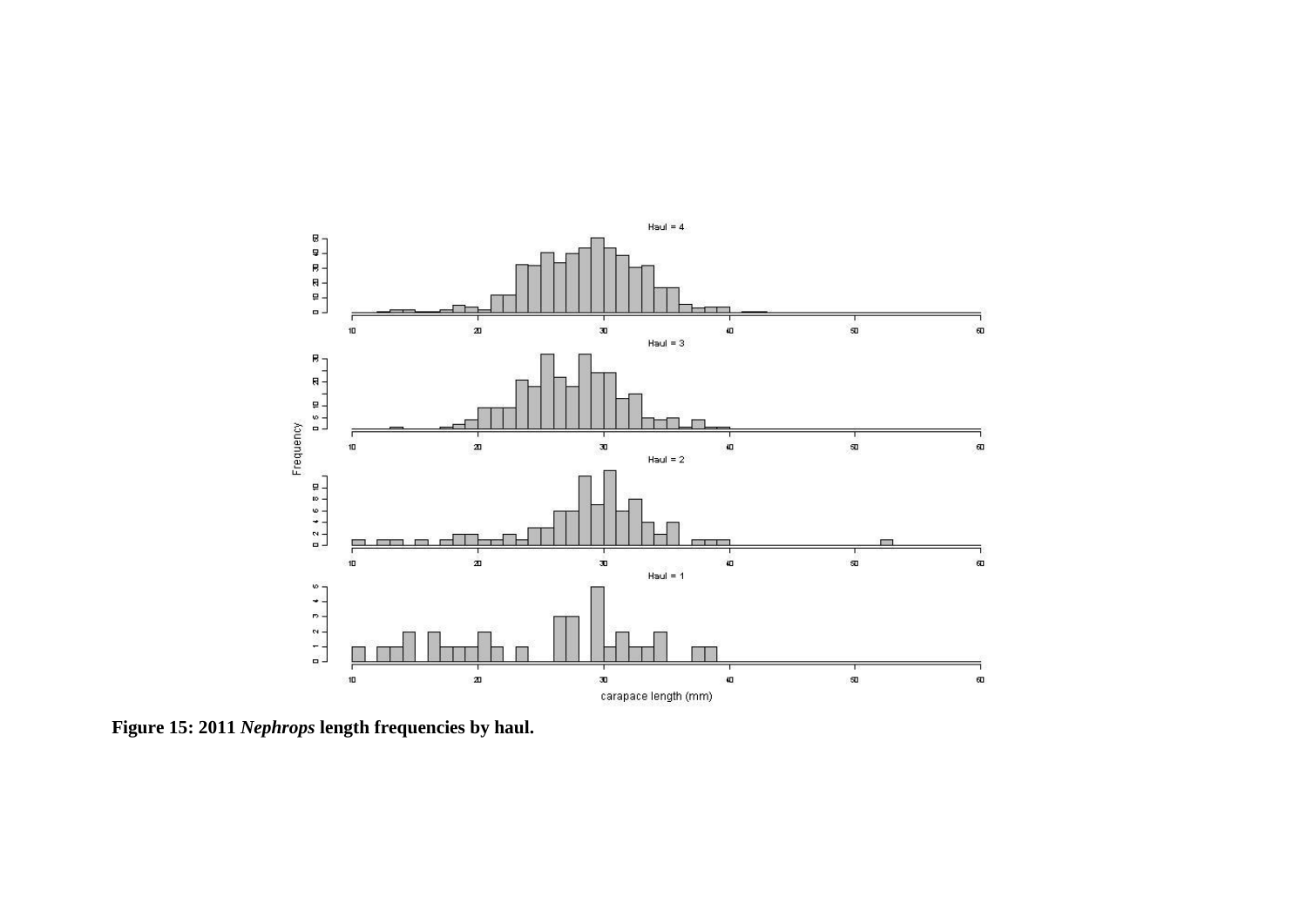

**Figure 16: Stations where** *Virgilaria mirabilis* **was identified during the 2011 survey.**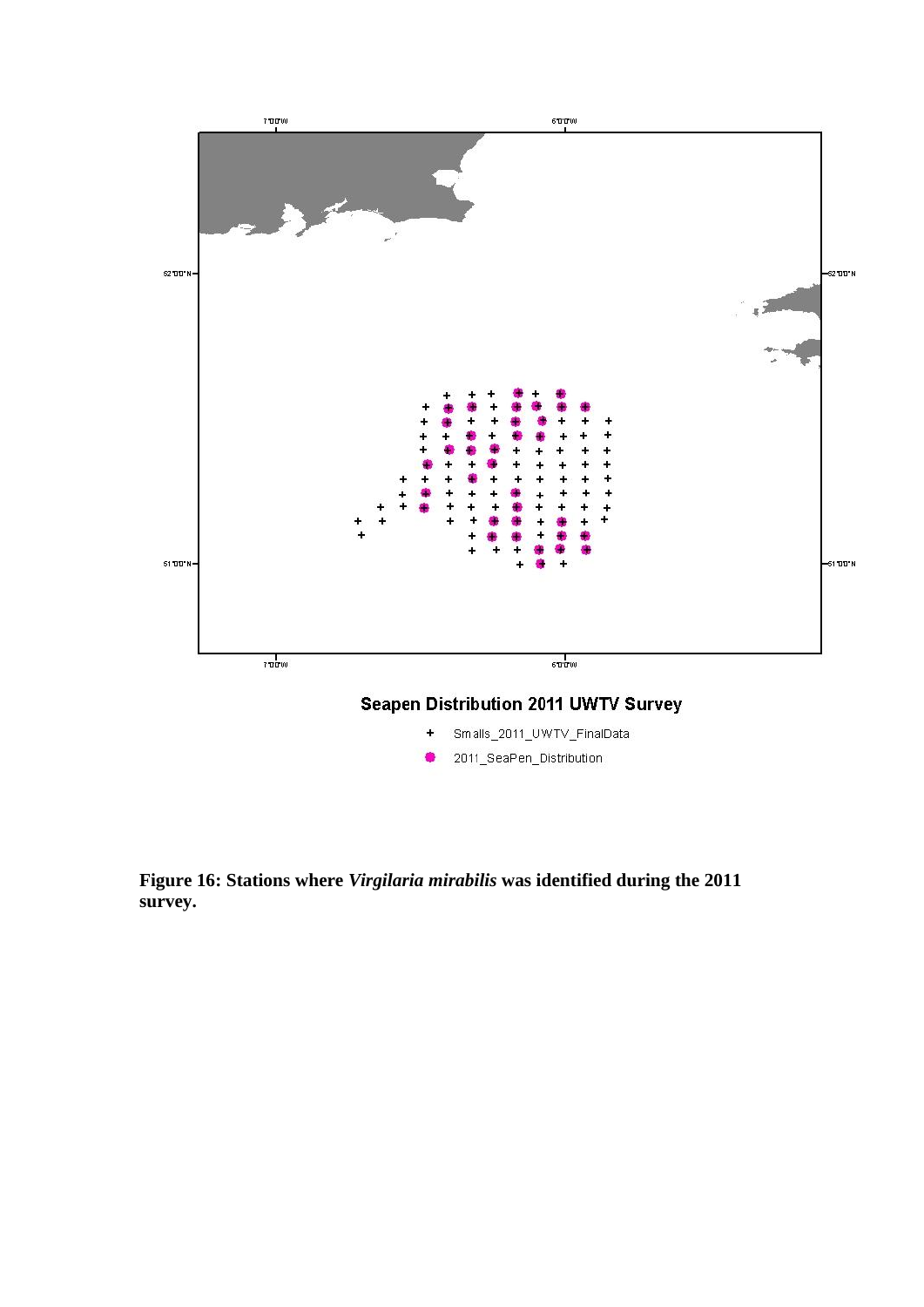| <b>Ground</b> | Year | Number of<br><b>stations</b> | <b>Mean Density</b><br>(no./m2) | <b>Domain Area</b><br>(km2) | <b>Geostatistical</b><br><b>Abundance (millions</b><br>of burrows) | CV on<br><b>Burrow</b><br>estimate |
|---------------|------|------------------------------|---------------------------------|-----------------------------|--------------------------------------------------------------------|------------------------------------|
|               | 2006 | 100                          | 0.63                            | 2962                        | 1954                                                               | 2%                                 |
|               | 2007 | 107                          | 0.48                            | 2955                        | 1477                                                               | 6%                                 |
|               | 2008 | 76                           | 0.47                            | 2698                        | 1448                                                               | 6%                                 |
|               | 2009 | 67                           | 0.47                            | 2824                        | 1421                                                               | 5%                                 |
|               | 2010 | 90                           | 0.49                            | 2861                        | 1483                                                               | 4%                                 |
| Smalls (FU22) | 2011 | 107                          | 0.53                            | 2881                        | 1632                                                               | 3%                                 |

**Table 1:** Summary geostatistics for the Nephrops UWTV surveys of the Smalls Ground from 2006-2011.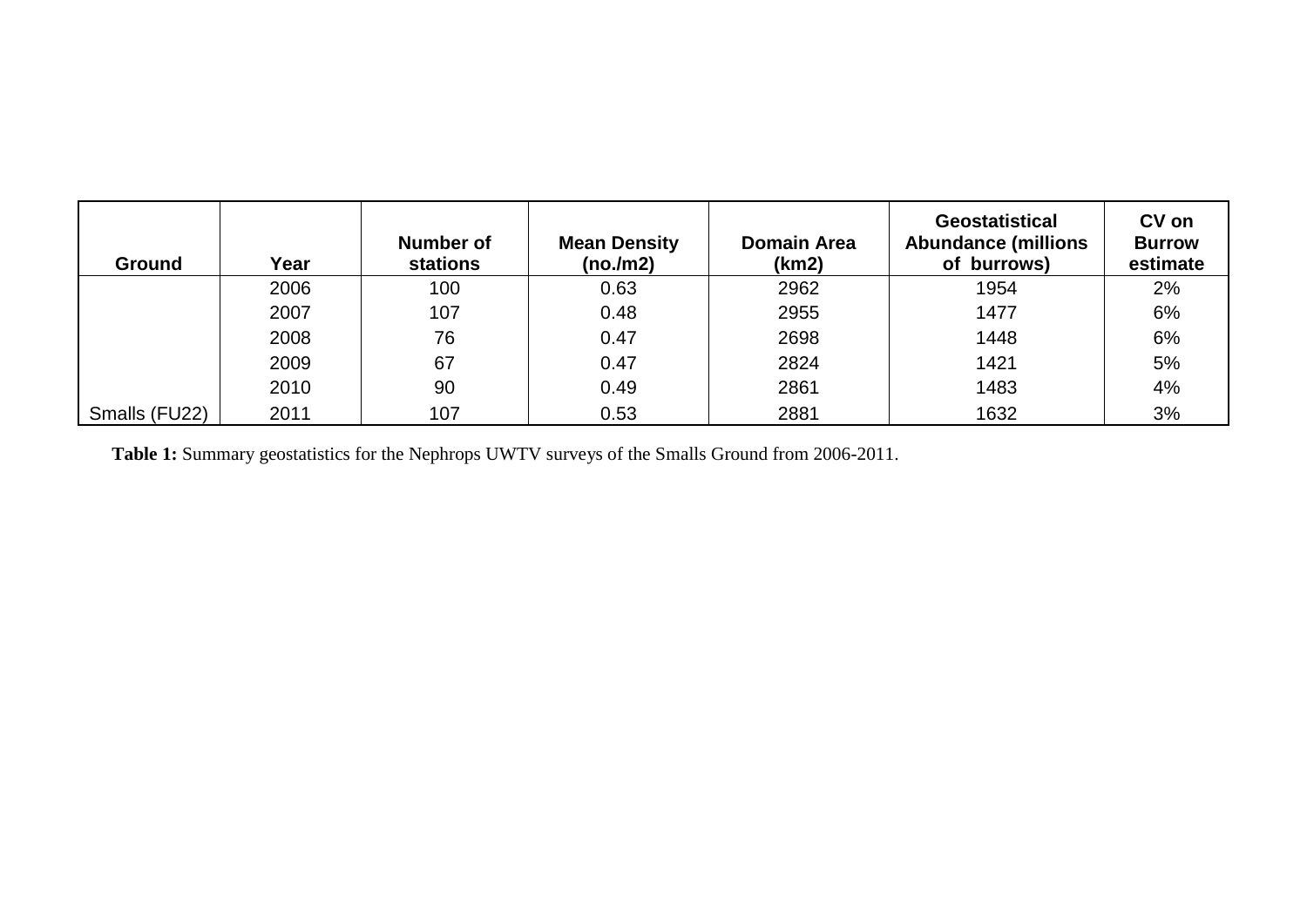| Ground       | Year | Number of<br>stations | Mean<br>Density | Area<br>Surveyed | <b>Burrow</b> | Standard<br>Deviation |       | <b>CV</b> |
|--------------|------|-----------------------|-----------------|------------------|---------------|-----------------------|-------|-----------|
|              |      |                       | $(No./M2)^*$    | (M2)             | count         |                       | 95%CI |           |
|              | 2006 | 9                     | 0.42            | 1,322            | 760           | 0.37                  | 0.28  | 29%       |
|              | 2007 |                       |                 |                  |               |                       |       |           |
|              | 2008 |                       |                 |                  |               |                       |       |           |
|              | 2009 |                       |                 |                  |               |                       |       |           |
|              | 2010 |                       |                 |                  |               |                       |       |           |
| Labadie Bank | 2011 |                       |                 |                  |               |                       |       |           |
|              | 2006 | $\overline{2}$        | 0.27            | 195              | 89            | 0.39                  | 3.47  | 100%      |
|              | 2007 |                       |                 |                  |               |                       |       |           |
|              | 2008 |                       |                 |                  |               |                       |       |           |
|              | 2009 |                       |                 |                  |               |                       |       |           |
|              | 2010 |                       |                 |                  |               |                       |       |           |
| Nymphe Bank  | 2011 |                       |                 |                  |               |                       |       |           |
|              | 2006 | 7                     | 0.23            | 995              | 293           | 0.25                  | 0.23  | 41%       |
|              | 2007 |                       |                 |                  |               |                       |       |           |
|              | 2008 |                       |                 |                  |               |                       |       |           |
|              | 2009 |                       |                 |                  |               |                       |       |           |
|              | 2010 |                       |                 |                  |               |                       |       |           |
| Seven Heads  | 2011 |                       |                 |                  |               |                       |       |           |

\*random stratified estimates are given for the Labadie Bank, Nymphe Bank and Seven Heads grounds.

- - Area not surveyed in 2007 to 2011 due to weather and time constraints

**Table 2 :** Summary geostatistics for the Nephrops UWTV indicator stations in the Celtic Sea from 2006-2011.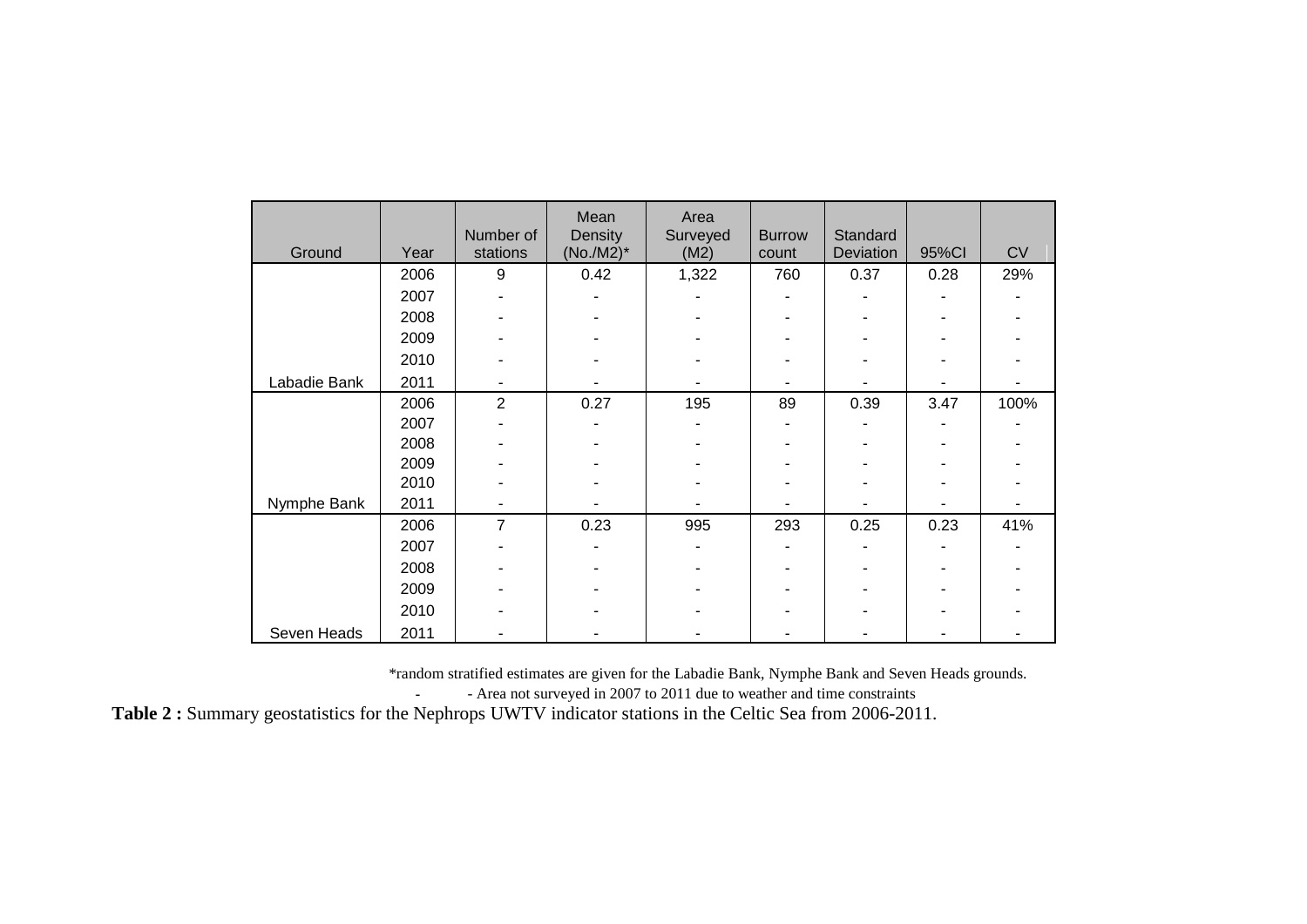| Species by weight (Kg)              | Tow1  | Tow <sub>2</sub> | Tow <sub>3</sub> | Tow <sub>4</sub> | Total weight by species |
|-------------------------------------|-------|------------------|------------------|------------------|-------------------------|
| CALLIONYMUS LYRA                    |       |                  | 0.050            | 0.112            | 0.162                   |
| <b>ENCHELYOPUS CIMBRIUS</b>         |       | 0.320            |                  | 0.530            | 0.850                   |
| EUTRIGLA (CHELIDONICTHYS) GURNARDUS |       |                  |                  | 0.102            | 0.102                   |
| <b>GADUS MORHUA</b>                 |       |                  | 3.010            | 0.324            | 3.334                   |
| GAIDROPSARUS VULGARIS               | 0.228 |                  |                  |                  | 0.228                   |
| GLYPTOCEPHALUS CYNOGLOSSUS          | 0.482 | 0.650            | 1.570            | 1.150            | 3.852                   |
| <b>GOBIES</b>                       |       |                  | 0.025            | 0.001            | 0.026                   |
| <b>HIPPOGLOSSOIDES PLATESSOIDES</b> | 0.110 | 0.086            | 0.260            | 0.886            | 1.342                   |
| LEPIDORHOMBUS WHIFFIAGONIS          | 0.632 |                  | 1.644            | 3.302            | 5.578                   |
| LIMANDA LIMANDA                     |       |                  | 0.042            |                  | 0.042                   |
| <b>LOPHIUS PISCATORIUS</b>          |       | 0.182            |                  |                  | 0.182                   |
| <b>MELANOGRAMMUS AEGLEFINUS</b>     |       | 0.302            | 0.698            | 4.652            | 5.652                   |
| <b>MERLANGIUS MERLANGUS</b>         |       | 0.216            | 0.314            | 0.688            | 1.218                   |
| <b>MERLUCCIUS MERLUCCIUS</b>        |       |                  |                  | 0.582            | 0.582                   |
| <b>MICROCHIRUS VARIEGATUS</b>       | 0.066 |                  | 0.082            | 0.560            | 0.708                   |
| <b>MICROSTOMUS KITT</b>             |       |                  |                  | 0.930            | 0.930                   |
| PLEURONECTES PLATESSA               |       |                  |                  |                  | 0.000                   |
| SCYLIORHINUS CANICULA (Female)      |       | 0.098            |                  | 2.014            | 2.112                   |
| SCYLIORHINUS CANICULA (Male)        |       |                  |                  | 0.550            | 0.550                   |
| <i>SOLEA SOLEA</i>                  |       |                  | 0.084            | 0.360            | 0.444                   |
| <i>TRISOPTERUS ESMARKI</i>          | 0.006 | 0.794            | 0.668            | 10.336           | 11.804                  |
| <b>TRISOPTERUS MINUTUS</b>          |       | 0.180            | 0.548            | 0.184            | 0.912                   |
| ZEUGOPTERUS PUNCTATUS               | 0.008 |                  |                  |                  | 0.008                   |
| Total weight by tow (Kg)            | 1.532 | 2.828            | 8.995            | 27.263           | 40.618                  |

**Table 3 :** Summary of fish catches by tow from fishing operations.